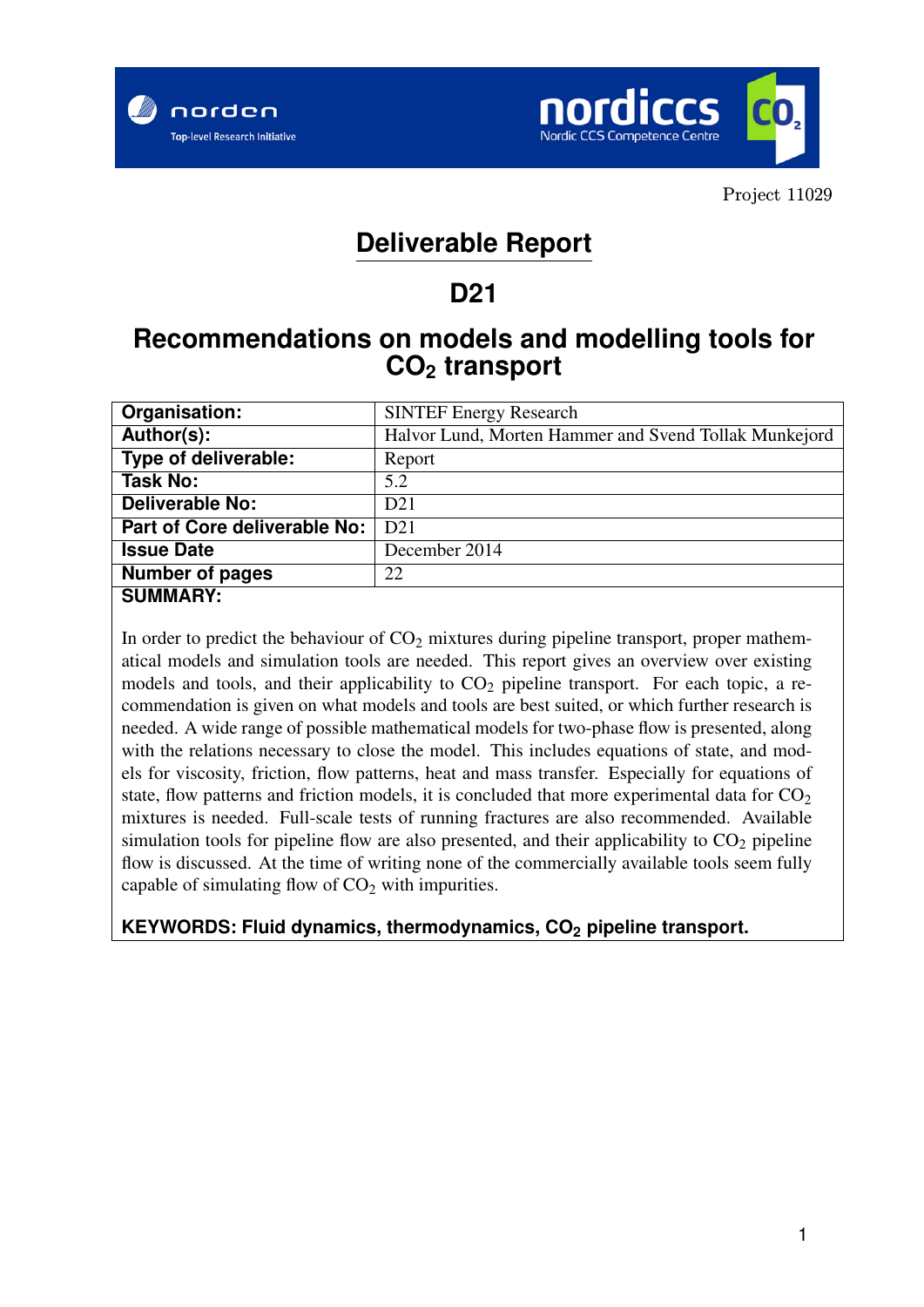



| <b>Dissemination Level</b> |                                                   |  |  |  |  |
|----------------------------|---------------------------------------------------|--|--|--|--|
| - PU                       | Public                                            |  |  |  |  |
| $R$ RE                     | Restricted to a group specified by the Consortium |  |  |  |  |
| CO                         | Confidential, for Consortium Parties only         |  |  |  |  |

# Document history and validation

| When                      | <b>Vho</b>     | <b>Comments</b> |
|---------------------------|----------------|-----------------|
| 4114-<br>$'$ −∪∠ $'$<br>∸ | Halvor<br>∟und |                 |

| Author(s):                  | Halvor Lund                        | Approved by WP Leader                 | $\boxtimes$ |
|-----------------------------|------------------------------------|---------------------------------------|-------------|
|                             | <b>Reviewer(s):</b> Kristin Jordal | Name: Halvor Lund<br>Date: 2014-12-10 |             |
| Adm.<br><b>Responsible:</b> | Sigmund $\varnothing$ . Størset    | Signature:                            |             |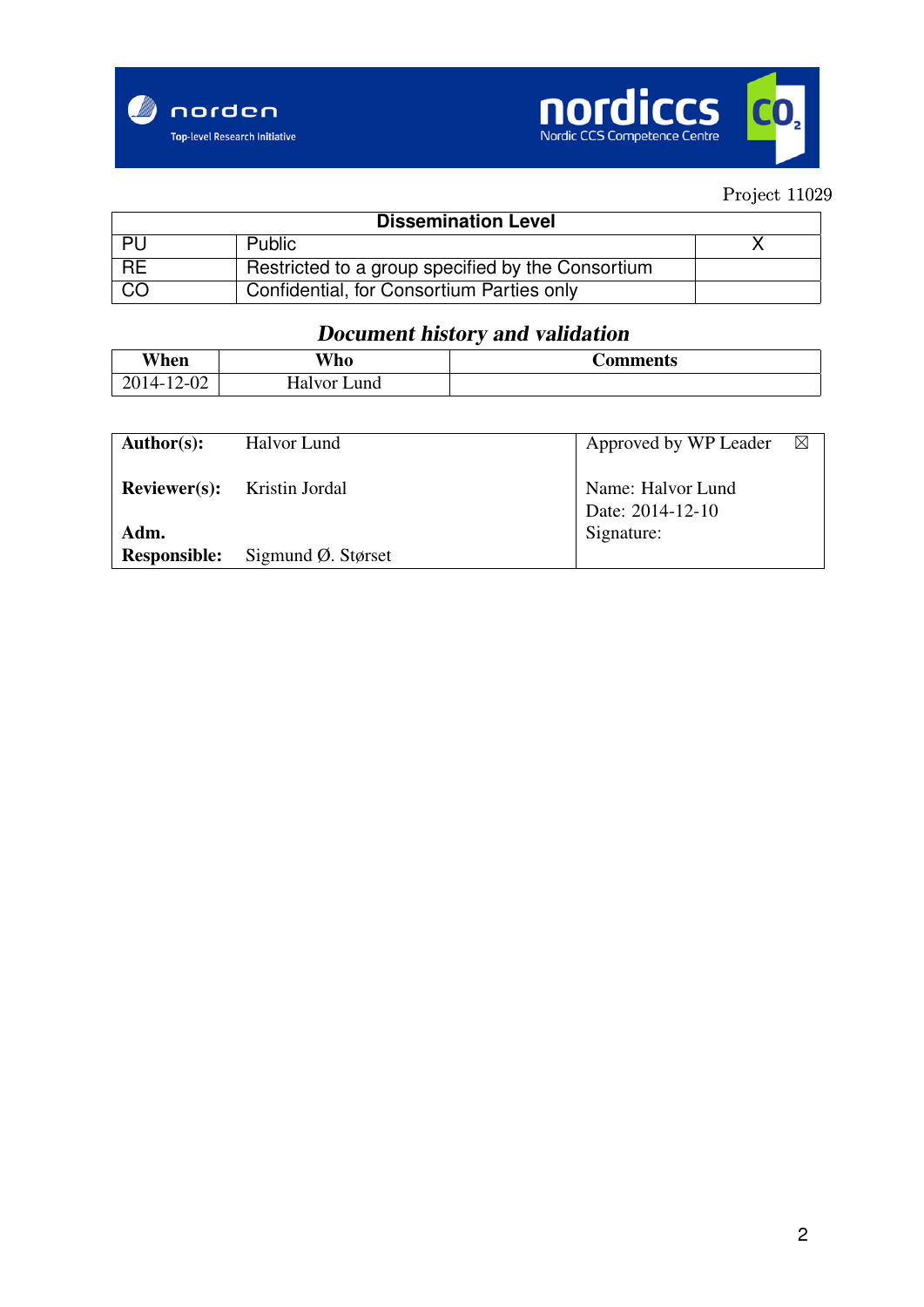



## **1 Introduction**

To properly predict the behaviour of  $CO<sub>2</sub>$  mixtures in pipeline flow, accurate and reliable mathematical models are necessary. Multiphase flow modelling has been an active field of research for the last five decades [19, 20, 30, 64]. This research has been driven particularly by two industry sectors: The nuclear industry, and the oil and gas industry. In the nuclear industry, two-phase flow of cooling fluid is a crucial part of a power plant. For this reason, the RELAP code was developed by the US Nuclear Regulatory Commission to simulate transients and accidents in water-cooled reactors [4]. In the oil and gas industry, three-phase flow of oil, gas and water in pipelines has been of particular interest. The development of models and simulation tools, such as the OLGA simulation tool [10], has played an important role in enabling such flows.

Carbon dioxide has a number of properties that makes it significantly different from oil, gas and water handled by the models mentioned above. Most notably, its critical point (73.8 bar at 31.1 °C) and triple point (5.18 bar at −56.6 °C) differ from those of gas and water. This means that  $CO<sub>2</sub>$  would be transported in a dense liquid state, whereas natural gas is transported in a dense gaseous state. Moreover,  $CO<sub>2</sub>$  captured from industry or power plants will not be pure, but will contain various impurities such as nitrogen, oxygen, water and methane. The presence of such impurities may significantly alter the thermodynamic and transport properties of the fluid. Developing good models for  $CO<sub>2</sub>$  with impurities is a challenging task and relies on good experimental data, and existing models still do not have adequate accuracy for all mixtures.

Under normal pipeline operation, the carbon dioxide mixture will be in a dense (single-phase) liquid-like state, which is the most energy-efficient transport mode. For such conditions, existing models for single-phase flow are expected to be adequate. However, if two-phase flow occurs, the flow behaviour is much more complex, and a number of modelling challenges arise. Two-phase flow may occur if the output from the  $CO<sub>2</sub>$  capture plant fluctuates over time, or during transient operations like the start-up and shutdown of a pipeline.

The distinction between a *model* and a *simulation tool* is an important one. The term *model* usually refers to a mathematical equation or expression for a certain phenomenon. A computer implementation that solves such models numerically is termed a *simulation tool*. An accurate model is not enough to describe the flow; its implementation must also be correct in order to give reliable results. In this report, we will present an overview over existing models and simulation tools for  $CO<sub>2</sub>$  pipeline flow. For each topic, we give a recommendation on which models or tools are best suited, based on our current experience and knowledge. For some topics, the recommendation is rather that more research is needed. The aim is not to include all models in their completeness, but rather to refer the reader to relevant literature.

The recommendations are to a large extent based on previous work in NORDICCS WP5, as well as our current experience with models and simulation tools for  $CO<sub>2</sub>$  pipeline flow in general. The main results of the work in NORDICCS WP5 are summed up in the next section.

#### **1.1 NORDICCS Task 5.2**

At the beginning of the NORDICCS project, a literature study [8] was performed, with focus on models and simulation tools for pipeline transport of  $CO<sub>2</sub>$  mixtures. This gave an updated knowledge of the current research and identified what further research was needed. The study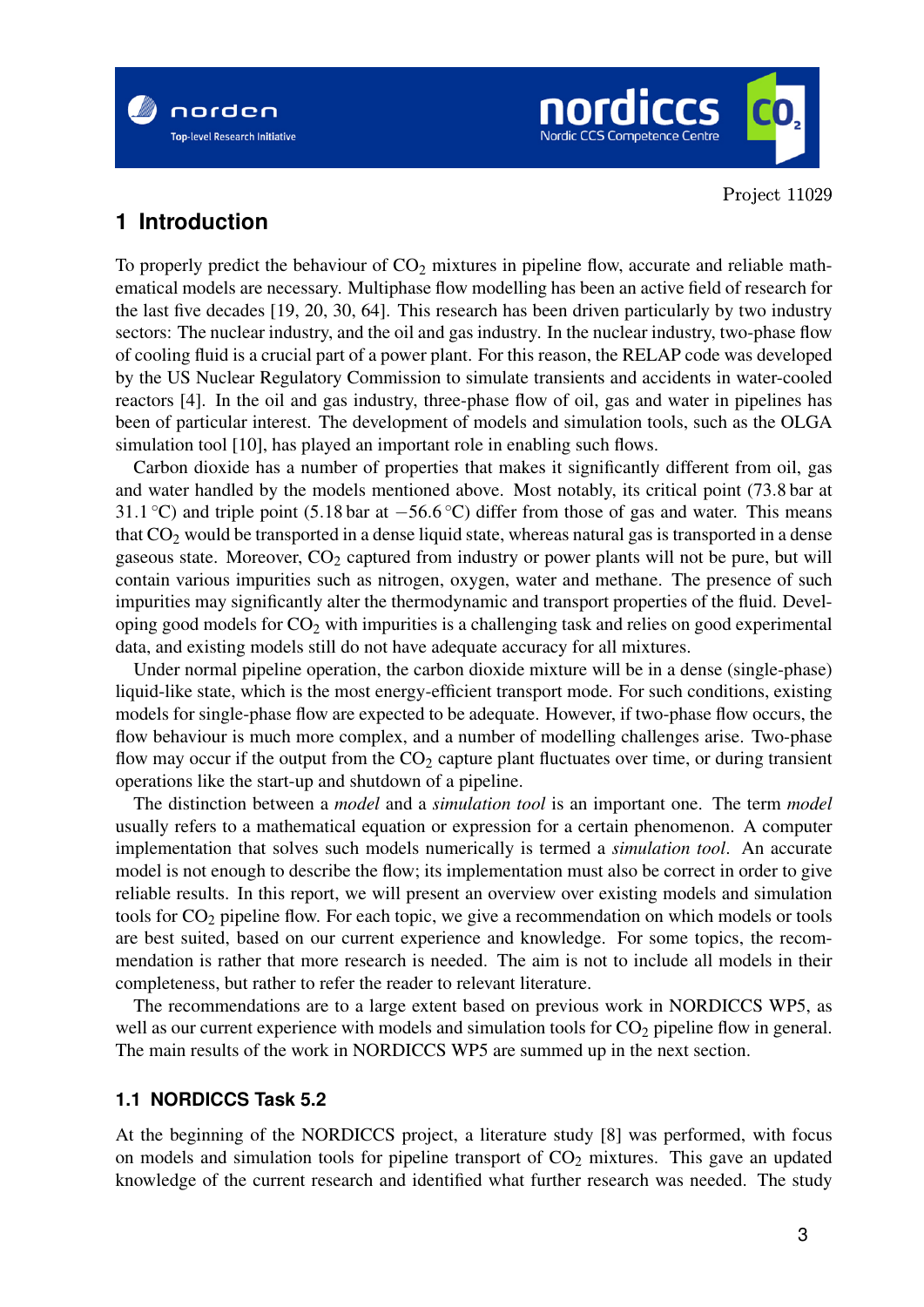

highlighted running ductile fractures as an important area of research, since such fractures present one of the main risks of  $CO<sub>2</sub>$  pipeline transport. These fractures propagate due to the high pressure inside the pipe, so accurate prediction of the speed of pressure waves, i.e. the speed of sound, is necessary. The speed of sound will depend on the flow topology and the model assumptions made on equilibrium in pressure, temperature, velocity and chemical potential. Experimental data for the speed of sound in  $CO<sub>2</sub>$  mixtures would therefore be useful to validate the modelling assumptions made.

The literature study also points out the need for accurate, robust and efficient thermodynamic models for  $CO<sub>2</sub>$  mixtures. Small amounts of impurities can be challenging to handle due to small phase envelopes, and needs special care. Since  $CO<sub>2</sub>$  has a high triple point (5.18 bar), the models also need to include dry ice. Finally, it is concluded that existing commercial simulation tools are mainly suited for oil–gas–water flow, and are not directly applicable to flow of  $CO<sub>2</sub>$  with impurities.

In normal operation of a pipeline, single-phase flow will be the most energy efficient transport mode. However, the flow may intermittently enter the two-phase region due to varying flow rate and temperature. This could cause unstable flow regimes (such as slug flow) and be detrimental to compressors and pumps. In NORDICCS report D5.2.1301 [49], it was investigated how the presence of certain impurities influences the occurrence of two-phase flow. It was found that some impurities indeed have an effect on whether two-phase flow occurs or not. Moreover, whether the pipe is buried or not also has a significant effect.

NORDICCS report D5.2.1302 [7] investigated the impact of certain volatile impurities  $(N_2,$  $CH<sub>4</sub>, O<sub>2</sub>$  on the lowest temperature reached during depressurization through a valve. These impurities did not have any negative effect on the temperature reached. However, it was demonstrated that the valve area has a very significant effect: Larger area leads to a larger temperature drop. This temperature drop is important to predict to allow pipeline operators to stay within the temperature tolerance limits of the pipeline, valves and other equipment.

In 2013, a researcher from SINTEF Energy Research visited Gassco to run the commercial simulator OLGA for some test cases relevant for  $CO<sub>2</sub>$  transport. The results were then compared with an in-house code at SINTEF Energy Research and presented in D5.2.1304 [51]. Good agreement was found for depressurization of a horizontal pipe, but for a pipeline with a basin profile, the results differed. One of the main causes for this discrepancy was the low-order numerical method used by the SINTEF code. For this reason, a higher-order numerical method was implemented [52]. This improved the accuracy of the results significantly, and better correspondence between the results from the two codes was found.

## **2 Averaged 1D models for pipeline flow**

The complexity of multiphase pipeline flow makes it computationally intractable to describe it using three-dimensional models for most cases. For this reason, the majority of models and simulation tools for multiphase pipeline flow are one-dimensional. These models may be obtained by *averaging* a three-dimensional formulation over space and time (see e.g. Drew and Passman [19]). To represent the complex interaction between the two phases in a one-dimensional model,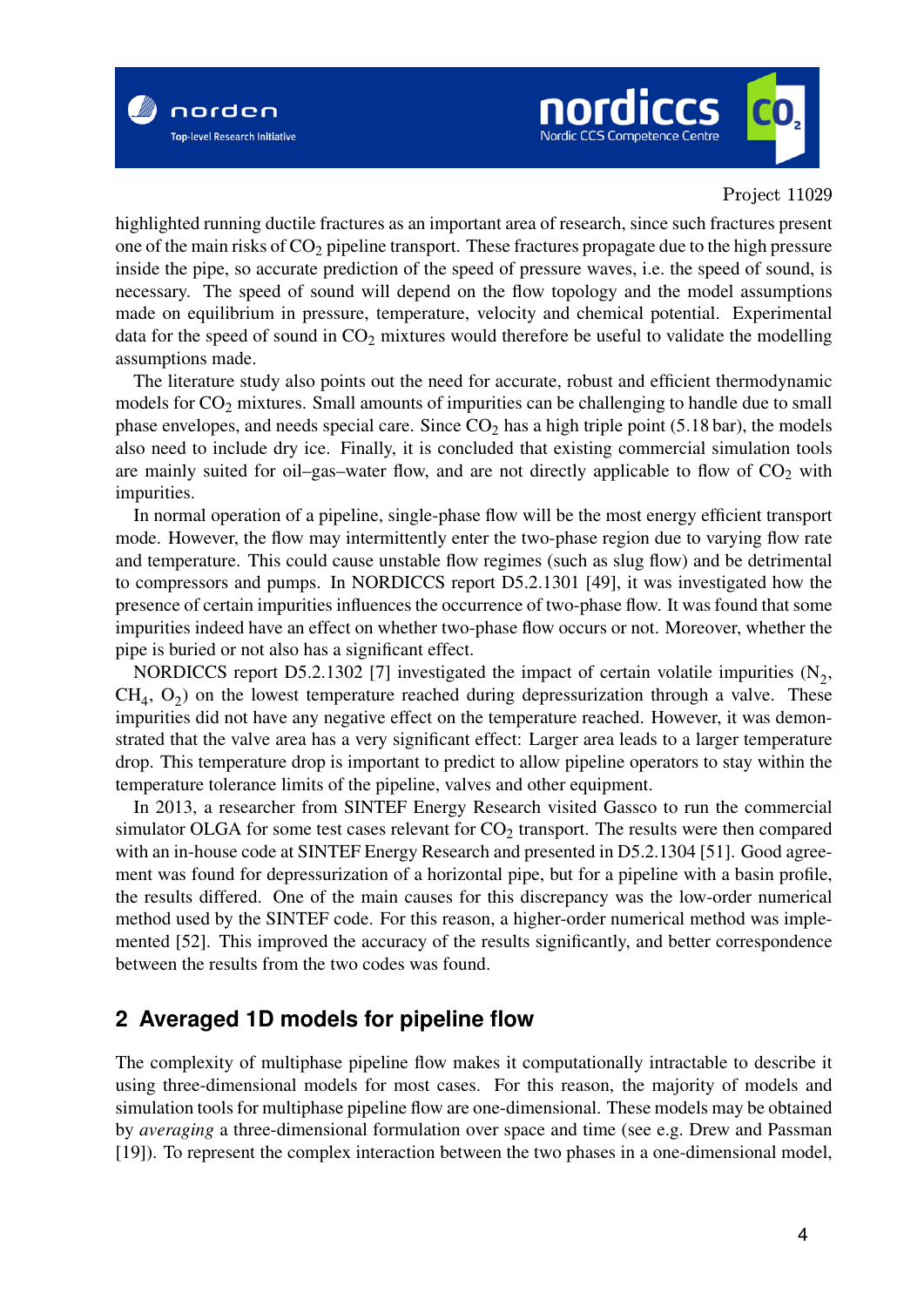



closure relations are necessary. These relations can represent friction, heat transfer and mass transfer between the phases, and will be described in more detail in section 3.

In this section, we present the averaged one-dimensional models most relevant for multiphase pipeline flow. In general, they can be divided in two groups: two-fluid models and drift-flux models. They differ in the way they handle velocity differences between phases. We will consider models for two-phase (liquid–gas) flow, but the principles behind them can also be extended to flow with three phases (or more).

#### **2.1 Two-fluid models**

Two-fluid models allow the two phases to have independent velocities. The velocities are nevertheless coupled through friction between the phases described by a friction correlation. The Baer–Nunziato model [9] serves as a basis for many other two-fluid models. It consist of seven equations describing conservation of mass, momentum and energy for each phase, and advection of the volume fraction. The volume fraction,  $\alpha_k$ , is defined as the fraction of the total volume that is occupied by phase *k*.

The seven equations of the model can be expressed as follows [9, 42, 62]:

• Volume advection:

$$
\frac{\partial \alpha_{\rm g}}{\partial t} + v_{\rm i} \frac{\partial \alpha_{\rm g}}{\partial x} = \mathscr{P}(p_{\rm g} - p_{\ell}). \tag{1}
$$

• Conservation of mass:

$$
\frac{\partial \alpha_{g} \rho_{g}}{\partial t} + \frac{\partial \alpha_{g} \rho_{g} v_{g}}{\partial x} = \mathcal{M}(\mu_{\ell} - \mu_{g}), \qquad (2)
$$

$$
\frac{\partial \alpha_{\ell} \rho_{\ell}}{\partial t} + \frac{\partial \alpha_{\ell} \rho_{\ell} v_{\ell}}{\partial x} = \mathcal{M} (\mu_{g} - \mu_{\ell}). \tag{3}
$$

• Conservation of momentum:

$$
\frac{\partial \alpha_{g} \rho_{g} v_{g}}{\partial t} + \frac{\partial (\alpha_{g} \rho_{g} v_{g}^{2} + \alpha_{g} p_{g})}{\partial x} - p_{i} \frac{\partial \alpha_{g}}{\partial x} = v_{i} \mathcal{M}(\mu_{\ell} - \mu_{g}) + \mathcal{V}(v_{\ell} - v_{g}) + f_{b,g} + f_{f,g}, \quad (4)
$$

$$
\frac{\partial \alpha_{\ell} \rho_{\ell} v_{\ell}}{\partial t} + \frac{\partial (\alpha_{\ell} \rho_{\ell} v_{\ell}^{2} + \alpha_{\ell} p_{\ell})}{\partial x} - p_{i} \frac{\partial \alpha_{\ell}}{\partial x} = v_{i} \mathcal{M}(\mu_{g} - \mu_{\ell}) + \mathcal{V}(v_{g} - v_{\ell}) + f_{b,\ell} + f_{f,\ell}. \quad (5)
$$

• Conservation of energy:

$$
\frac{\partial E_{\rm g}}{\partial t} + \frac{\partial \left( E_{\rm g} v_{\rm g} + \alpha_{\rm g} v_{\rm g} p_{\rm g} \right)}{\partial x} - p_{\rm i} v_{\rm i} \frac{\partial \alpha_{\rm g}}{\partial x} = -p_{\rm i} \mathcal{P} (p_{\rm g} - p_{\ell}) \n+ \left( \mu_{\rm i} + \frac{1}{2} v_{\rm i}^2 \right) \mathcal{M} (\mu_{\ell} - \mu_{\rm g}) \n+ v_{\rm i} \mathcal{V} (v_{\ell} - v_{\rm g}) + \mathcal{T} (T_{\ell} - T_{\rm g}) + f_{b, \rm g} v_{\rm g} + Q_{\rm w, g},
$$
\n(6)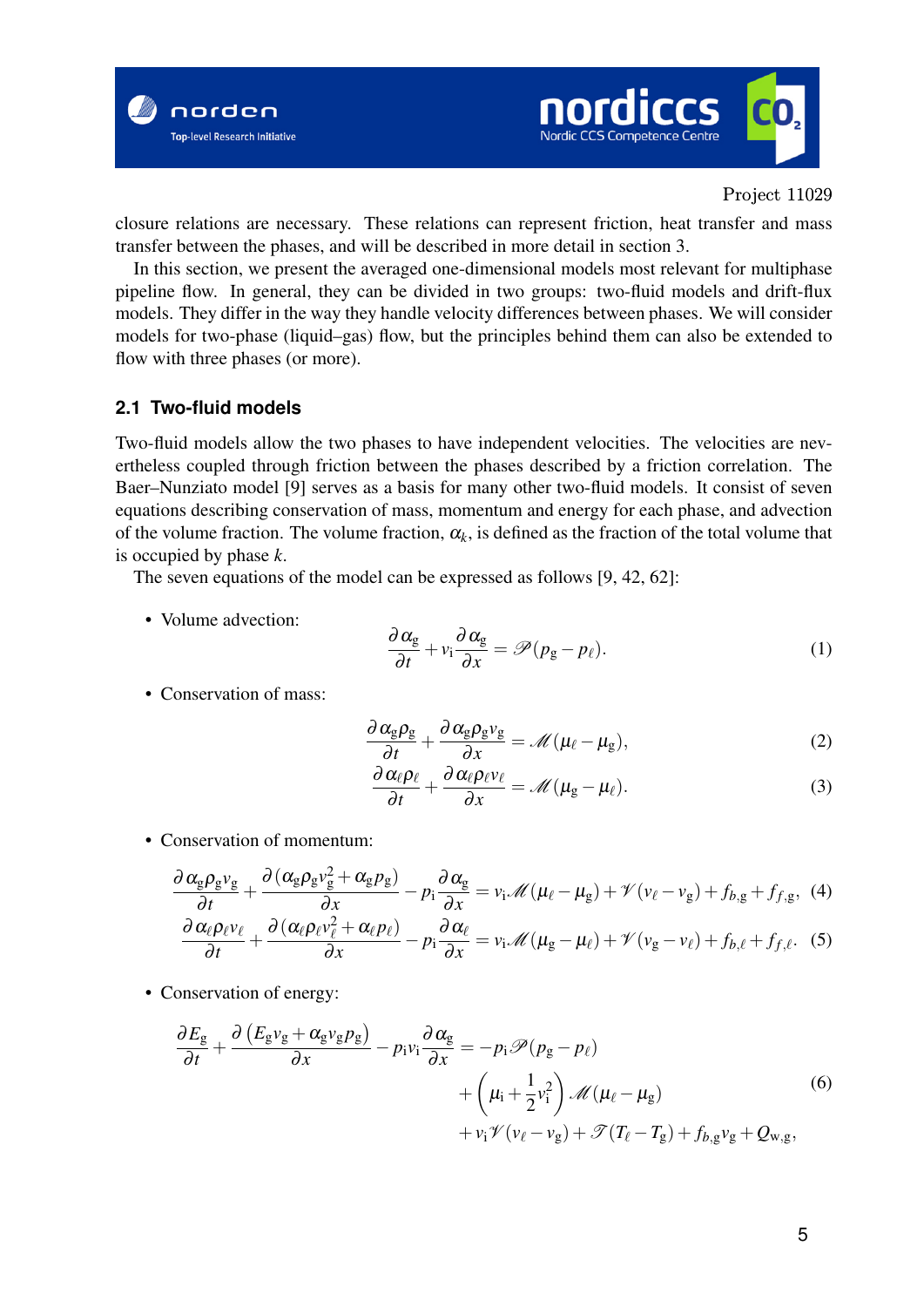



$$
\frac{\partial E_{\ell}}{\partial t} + \frac{\partial (E_{\ell}v_{\ell} + \alpha_{\ell}v_{\ell}p_{\ell})}{\partial x} - p_{i}v_{i}\frac{\partial \alpha_{\ell}}{\partial x} = -p_{i}\mathscr{P}(p_{\ell} - p_{g}) \n+ \left(\mu_{i} + \frac{1}{2}v_{i}^{2}\right)\mathscr{M}(\mu_{g} - \mu_{\ell}) \n+ v_{i}\mathscr{V}(v_{g} - v_{\ell}) + \mathscr{T}(T_{g} - T_{\ell}) + f_{b,\ell}v_{\ell} + Q_{w,\ell}.
$$
\n(7)

Here subscripts g and  $\ell$  denote gas and liquid, respectively. The pressure, temperature, density, velocity, chemical potential of phase *k* are denoted  $p_k$ ,  $T_k$ ,  $\rho_k$ ,  $v_k$  and  $\mu_k$ , respectively. The total energy density is  $E_k = \alpha_k \rho_k (e_k + \frac{1}{2})$  $\frac{1}{2}v_k^2$ ), where  $e_k$  is the internal energy. Body forces (such as gravity) and friction from the pipe wall are denoted  $f_{b,k}$  and  $f_{f,k}$ , respectively, whereas heat transferred from the wall to the fluid is denoted  $Q_{w,k}$ . The interfacial velocity  $v_i$ , pressure  $p_i$  and chemical potential  $\mu_i$  need to be modelled in such a way that the model is well-posed, i.e. that is has a well-defined solution. Similar equations for a solid phase could also be added to the model if necessary.

The right-hand sides of eqs. (1)–(7) contain a number of terms that describe transfer of volume, mass, heat and momentum between the two phases, formulated as relaxation processes. These processes drive the system towards equilibrium where the pressures, temperatures, velocities and chemical potentials of the two phases are equal. The factors  $\mathscr{P}, \mathscr{M}, \mathscr{V}$  and  $\mathscr{T}$  determine the rates of these processes. By assuming that one or more of these relaxation processes are instantaneous, i.e. that  $\mathscr{P}, \mathscr{M}, \mathscr{V}$ , and/or  $\mathscr{T} \to \infty$ , one can derive new models in which one or more of p, T,  $\mu$ and *v* are always equal (i.e. in equilibrium) in the two phases.

Zein et al. [77] indicate that the pressure relaxation process is much faster than that of temperature, which in turn is much faster than that of chemical potential. This can justify a model where one assumes that pressure relaxation is instantaneous, i.e.  $\mathscr{P} \to \infty$ , and possibly also for temperature relaxation ( $\mathscr{T} \to \infty$ ).

The hierarchy of models created by different combinations of equilibrium assumptions is illustrated as a four-dimensional hypercube in fig. 1 [42]. The basic seven-equation model is shown in red and forms the base of the hierarchy. The models shown in yellow have been analysed by Flåtten and Lund [22] and Lund [43]. The models described by Martínez Ferrer et al. [46] are shown in green, and the model presented by Morin and Flåtten [53] is shown in blue. The rightmost model is essentially the Euler equations (see e.g. White [75]) with an equilibrium two-phase equation of state. This model is also often referred to as the homogeneous equilibrium model (HEM).

The models with equal phase velocities (yellow nodes in fig. 1) are usually not referred to as two-fluid models, but can rather be seen as special cases of drift-flux models. Other similar combinations of conservation equations are used by commercial simulation tools, which will be discussed in more detail in section 5.

#### **2.2 Drift-flux models**

Drift-flux models are suitable for modelling flow patterns where the velocities of the two phases are tightly coupled, such as in bubbly flow. These models use an explicit relation between the two velocities known as a slip relation,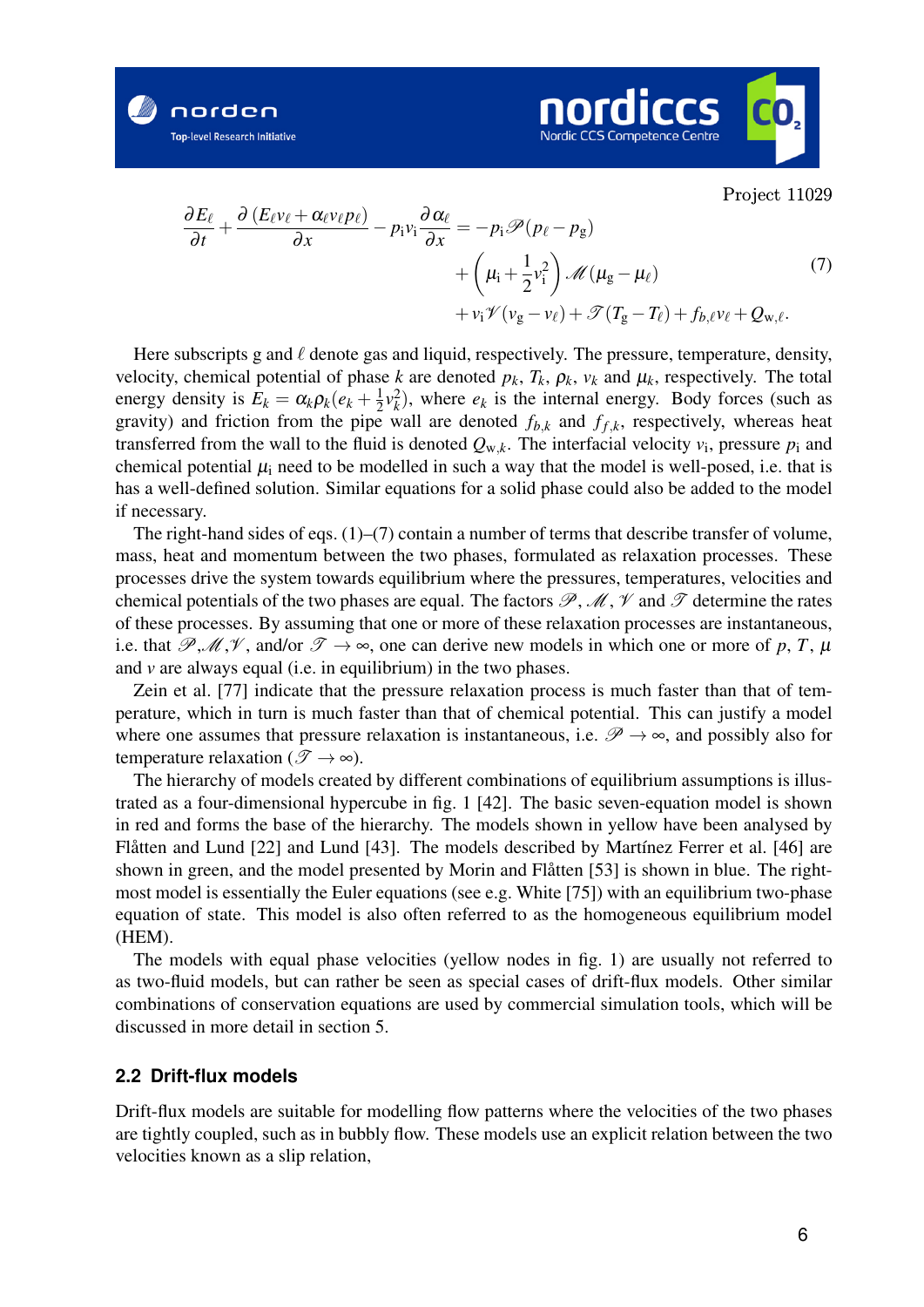





Figure 1: A hierarchy of models illustrated as a 4-dimensional hypercube. Each node represents a model, identified by the variables that are in equilibrium in that model. Each arrow represents a relaxation process. The coloured models have previously been studied by various authors, while the gray models are currently uninspected. From Linga [42].

$$
v_{g} - v_{\ell} = \Phi(\alpha_{g}, p, T, v_{g}), \qquad (8)
$$

see e.g. Hibiki and Ishii [29], Ishii [31], Zuber and Findlay [78]. Such an explicit relation allows us to reduce the complexity of the model by having only one conservation equation for momentum instead of two. In other words, the two momentum equations (4) and (5) can be added to yield

$$
\frac{\partial \left(\alpha_g \rho_g v_g + \alpha_\ell \rho_\ell v_\ell\right)}{\partial t} + \frac{\partial \left(\alpha_g \rho_g v_g^2 + \alpha_\ell \rho_\ell v_\ell^2 + \alpha_g p_g + \alpha_\ell p_\ell\right)}{\partial x} = f_{b,g} + f_{b,\ell}.\tag{9}
$$

This equation, together with eqs.  $(1)$ – $(3)$  and  $(6)$ – $(7)$ , can be seen as a basic model from which other drift-flux models can be derived.

As previously mentioned, the drift-flux model is intended to represent well-mixed flow patterns, such as bubbly flow. Hence it is only expected to give accurate results for such flow patterns. The RELAP code [59] is one of the industry standard codes for simulation of two-phase flow in the cooling system of nuclear reactors. It uses a drift-flux formulation only for bubbly flow and slug flow. Drift-flux models are also employed in the petroleum industry, such as TACITE [57] and RK-Kick [73].

An advantage of a drift-flux model in contrast to a two-fluid model is that there are fewer closure relations that need modelling. On the other hand, the assumption that the phase velocities can be expressed explicitly using a slip relation (8) will not always be reasonable. A further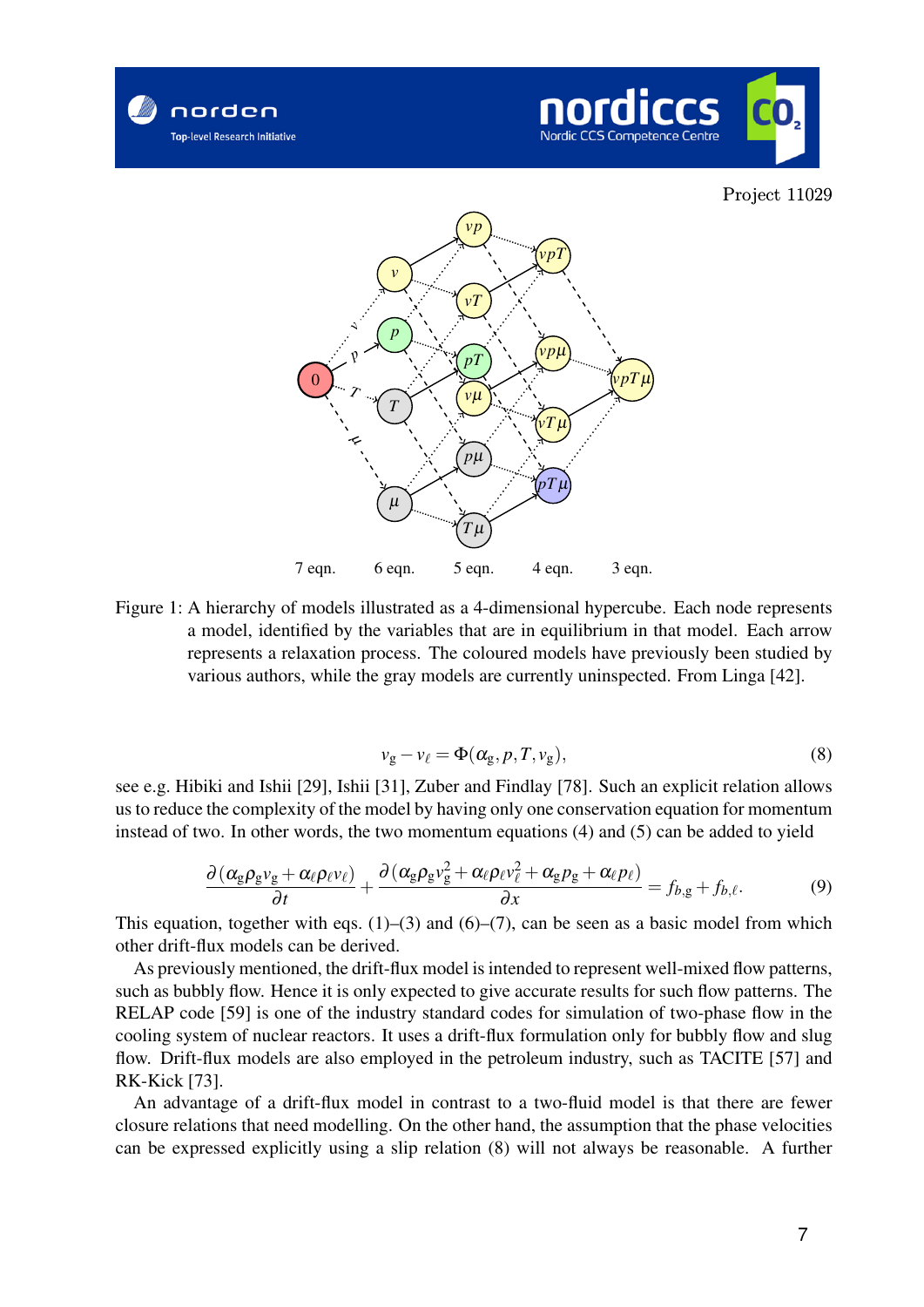



advantage of the drift-flux model is the absence of non-conservative terms in the momentum equation, something which eases the development of consistent and robust numerical methods.

#### **2.3 Recommendation**

If one is to simulate two-phase flow in flow patterns other than bubbly flow and slug flow, a twofluid model with independent phase velocities is expected to give the most accurate results. Twofluid models can have many different formulations, depending on which assumptions are made regarding equilibrium in pressure, temperature and/or chemical potential. The fewer equilibrium assumptions are made, the more terms (for heat and mass transfer between the phases) need to be modelled explicitly, and the accuracy of the two-fluid model stands or falls by the accuracy of these closure relations. As mentioned earlier, an assumption of equal phase pressure can be reasonable [77]. Modelling of heat and mass transfer terms is discussed in section 3.

# **3 Closure relations**

#### **3.1 Equation of state**

In order to relate thermodynamic variables such as pressure, temperature, density, energy and heat capacity to each other, an equation of state (EOS) is needed. For single-component  $CO<sub>2</sub>$ , the Span-Wagner EOS [65] is considered the reference. This EOS is valid for temperatures from 200 K to 1100 K and for pressures up to 800 MPa, which is more than sufficient to describe  $CO<sub>2</sub>$ pipeline flow.

For mixtures of  $CO<sub>2</sub>$  and other components relevant for CCS, available experimental data is more scarce. Li et al. [40] argue that no equation of state shows any clear advantage over any other when it comes to suitability for CCS applications. Cubic equations of state have a simple structure and give reasonable results, but are inaccurate at pressures above the critical point [8, 76]. There exists many other equations of state, often with a trade-off between accuracy and computational cost. Simple equations of state often have large errors in density and speed of sound (20% or more) due to few adjustable parameters.

To account for the interaction between different components in a mixture, interaction parameters are needed [76]. Such parameters are available for cubic equations of state and several  $CO<sub>2</sub>$ mixtures [39], while they are lacking for many other equations [76]. Ruhr-Universität Bochum is developing an equation of state for combustion gases and combustion-gas-like mixtures (EOS-CG [24]) that aims for improved accuracy for CCS applications. EOS-CG is derived from the GERG-2008 [36] formulation, introducing new Helmholtz energy mixing rules for some of the impurities in  $CO<sub>2</sub>$  mixtures. EOS-CG is primarily tuned for  $CO<sub>2</sub>$  mixtures, while GERG-2008 primarily is developed and tuned for natural gas mixtures. Even still, GERG-2008, available through REFPROP [38] developed by the US National Institute of Standards and Technology (NIST), is also applicable to  $CO<sub>2</sub>$  mixtures.

EOS-CG and GERG-2008 are known to give good predictions for density and speed of sound, but are very expensive to evaluate compared to the simple cubic equations of state. As an intermediate solution, corresponding state models [76] can be used at a computational cost similar to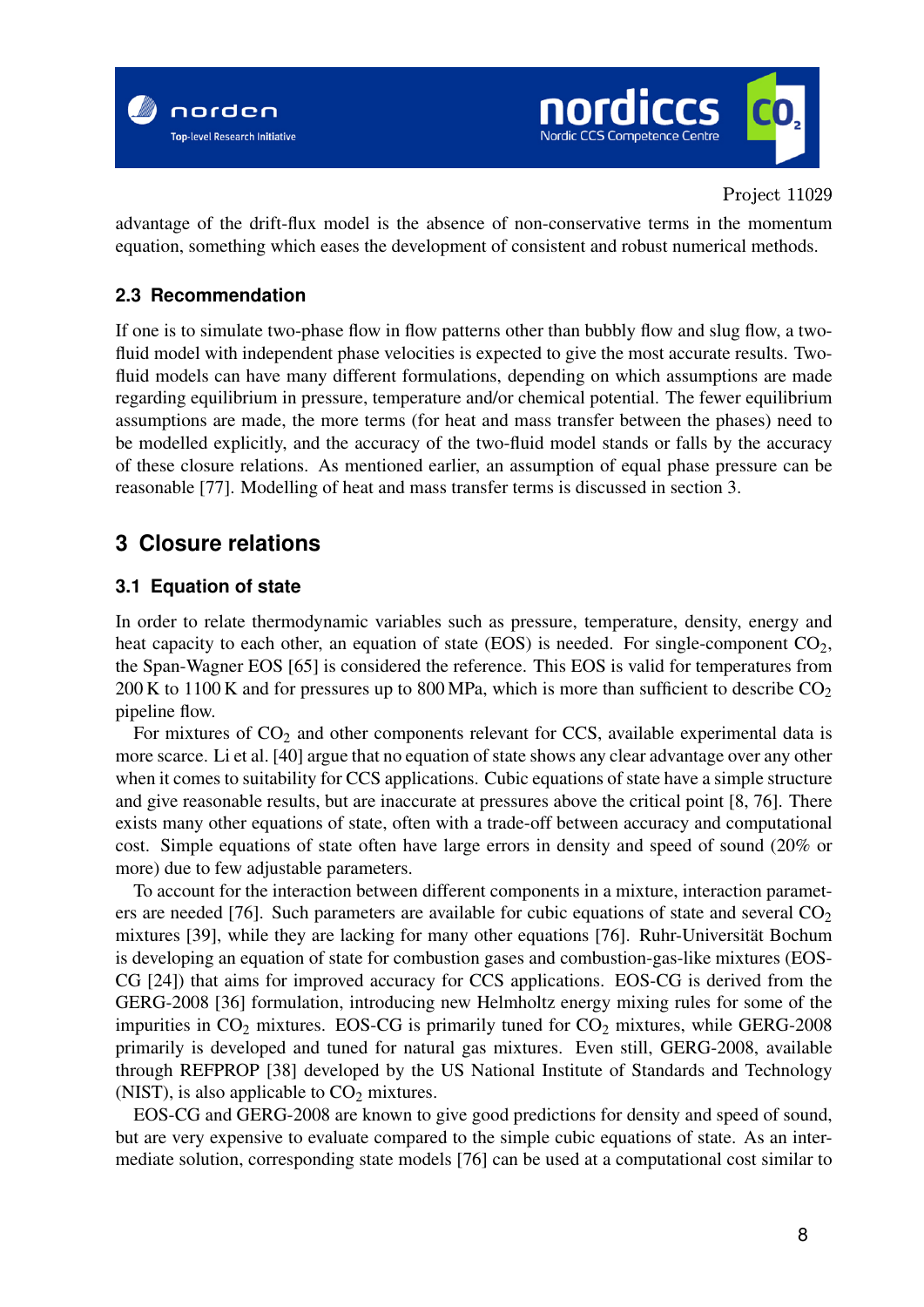



the cubic models, but with improved density and speed-of-sound predictions. For  $CO<sub>2</sub>$  mixtures containing  $H_2O$ , the Cubic Plus Association (CPA) [35] show promise.

As shown in NORDICCS reports by Morin [50, 51], the presence of impurities can significantly affect the temperature at which two-phase flow occurs in a pipeline. Two-phase flow should generally be avoided in pipelines if possible, so it is important to model the effect of impurities properly.

Most equations of state require a separate model for the solid phase of  $CO<sub>2</sub>$  (dry ice). The models by Jäger and Span [32] and Trusler [71, 72] can calculate these properties accurately. Other solid phases may occur as well at low temperatures. Hydrates, solid phases consisting of  $CO<sub>2</sub>$  and water, can be described using a model by Jäger et al. [33].

#### **3.1.1 Recommendation**

For pure  $CO<sub>2</sub>$ , the Span-Wagner EOS is highly accurate and suitable for simulations, although with a higher computational cost than a cubic EOS. For  $CO<sub>2</sub>$  mixtures, one often has to make a compromise between accuracy and speed, since the most accurate equations of state are also computationally expensive. If only limited accuracy is needed, cubic equations of state are a reasonable option with low computational cost. For better accuracy, more advanced equations of state such as EOS-CG [24] can be used. For simulations, a slightly less accurate but significantly less expensive EOS like CPA may be a better choice. Interpolation (look-up) tables can also be used to drastically improve computational speed, if necessary. To limit the amount of memory necessary, interpolation tables often assume constant mixture composition, which is a reasonable assumption in many cases.

#### **3.2 Viscosity model**

For pure  $CO<sub>2</sub>$ , viscosity models have been presented by Vesovic et al. [74] and Fenghour and Wakeman [21]. For  $CO<sub>2</sub>$  with impurities, there are accurate models for the viscosity of the gas phase [60]. For the liquid phase, however, very little experimental data is available [41], hence few models exist. Some experimental work to fill these gaps is ongoing [61, 67]. Viscosity can also be calculated using molecular simulations, see e.g. Lachet et al. [37].

#### **3.2.1 Recommendation**

The available data for viscosity in the liquid phase of  $CO<sub>2</sub>$  mixtures is scarce, so more experiments are necessary to develop better viscosity models [58]. Funds were allocated to construct a CO2-mixture viscosity apparatus by the Norwegian Government in 2013 as part of the European Carbon Dioxide Capture and Storage Laboratory Infrastructure (ECCSEL) Phase 1. Work is underway at SINTEF Energy Research to establish a project to realize this apparatus and collect experimental data.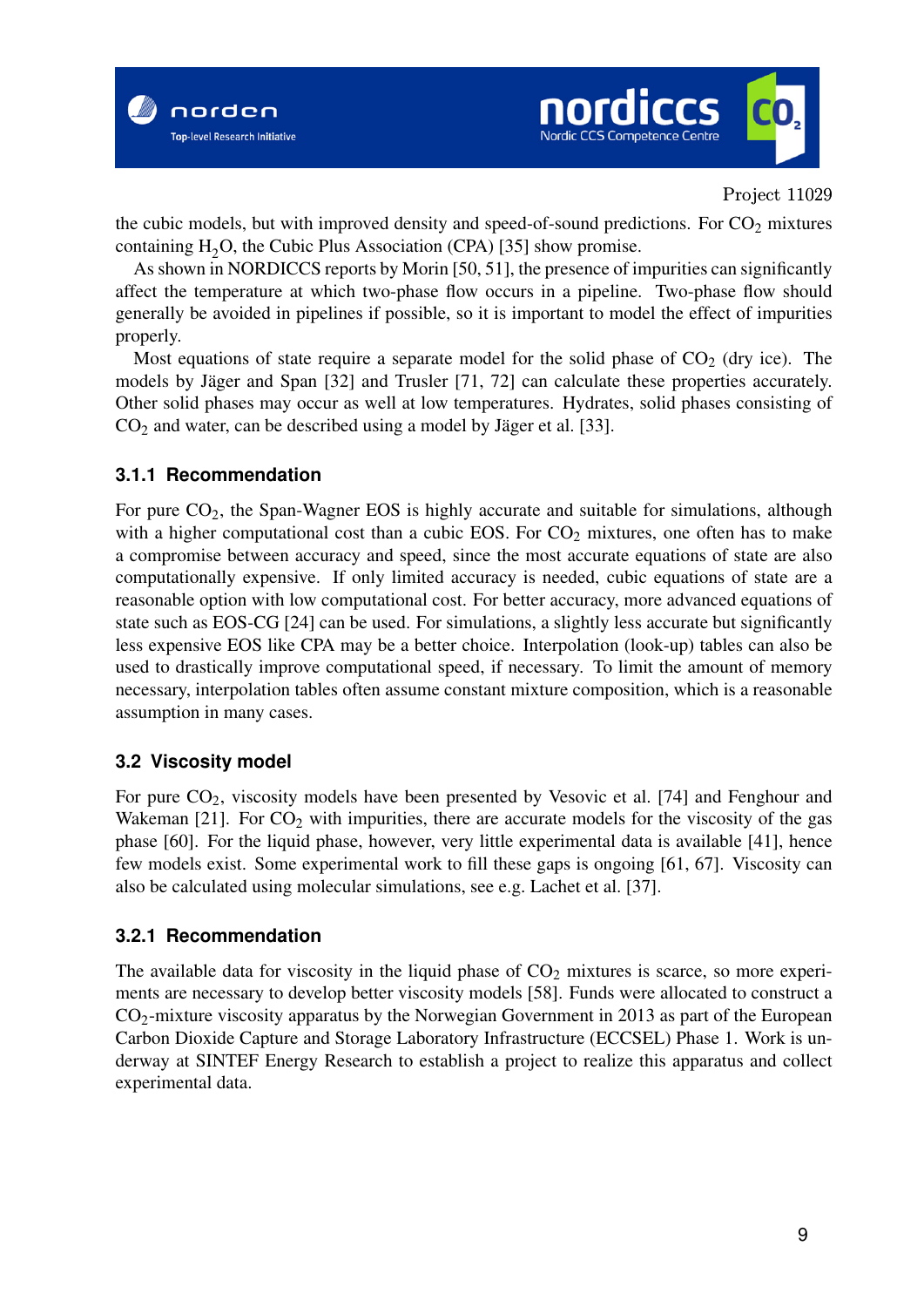



### **3.3 Flow pattern prediction**

Friction and heat transfer is often very dependent on which flow pattern is present in the flow, i.e. whether the flow is bubbly, stratified, annular or slug flow. There exist very little experimental data for flow patterns in  $CO<sub>2</sub>$  flow, especially in vertical or large diameter pipes [69]. Most of the available data on flow patterns seem to be focused on flow in small channels for air conditioning and heat pump applications. However, there is an abundance of data on flow patterns in e.g. water-steam and water-oil-gas flow, although many of these data are not publicly available. Correlations based on these data can potentially be used for carbon dioxide flow if they are based on dimensionless parameters. This would typically require values for surface tension, for which experimental data for  $CO<sub>2</sub>$  mixtures are scarce. Kolev [34] gives a thorough description of flow patterns for horizontal and vertical flow with and without boiling, which might also be relevant for  $CO<sub>2</sub>$  pipeline flow.

#### **3.3.1 Recommendation**

Current flow pattern maps are to a large extent based on experimental data for fluids like water and hydrocarbons, since experimental data for flow patterns in  $CO<sub>2</sub>$  flow is scarce, especially for large diameter pipes. It is therefore not guaranteed that these flow pattern maps are applicable for  $CO<sub>2</sub>$ , which has a much lower surface tension than water. Existing flow pattern maps could be used with caution, but more experimental data for  $CO<sub>2</sub>$  flow patterns would be beneficial.

#### **3.4 Friction**

For both two-fluid models and drift-flux models, a model for friction between the fluid and the wall is needed. In eqs. (4)–(5) wall friction is represented by  $f_{f,g}$  and  $f_{f,\ell}$ . Aakenes [1], Aakenes et al. [2] compared experimental data for frictional pressure drop of  $CO<sub>2</sub>$  flow to friction models by Friedel [23] and Cheng et al. [14]. She found that the Friedel model gave significantly better predictions of pressure drop, even though the model by Cheng et al. was developed especially for  $CO<sub>2</sub>$ .

The two-fluid model also requires a model for friction between the two phases, denoted as  $\mathcal V$ in eqs. (4) to (5). Kolev [34] and Ransom et al. [59] describe a wide range of friction correlations for all flow patterns which may also be applicable to  $CO<sub>2</sub>$  flow. For horizontal flow with small differences between the gas and liquid velocities, the flow will be stratified, and the Spedding– Hand correlation [66] can be used.

#### **3.4.1 Recommendation**

For single-phase flow, reliable friction models exist, as long as correct viscosity values are available. For two-phase flow, more experimental data would be beneficial to validate the existing friction correlations.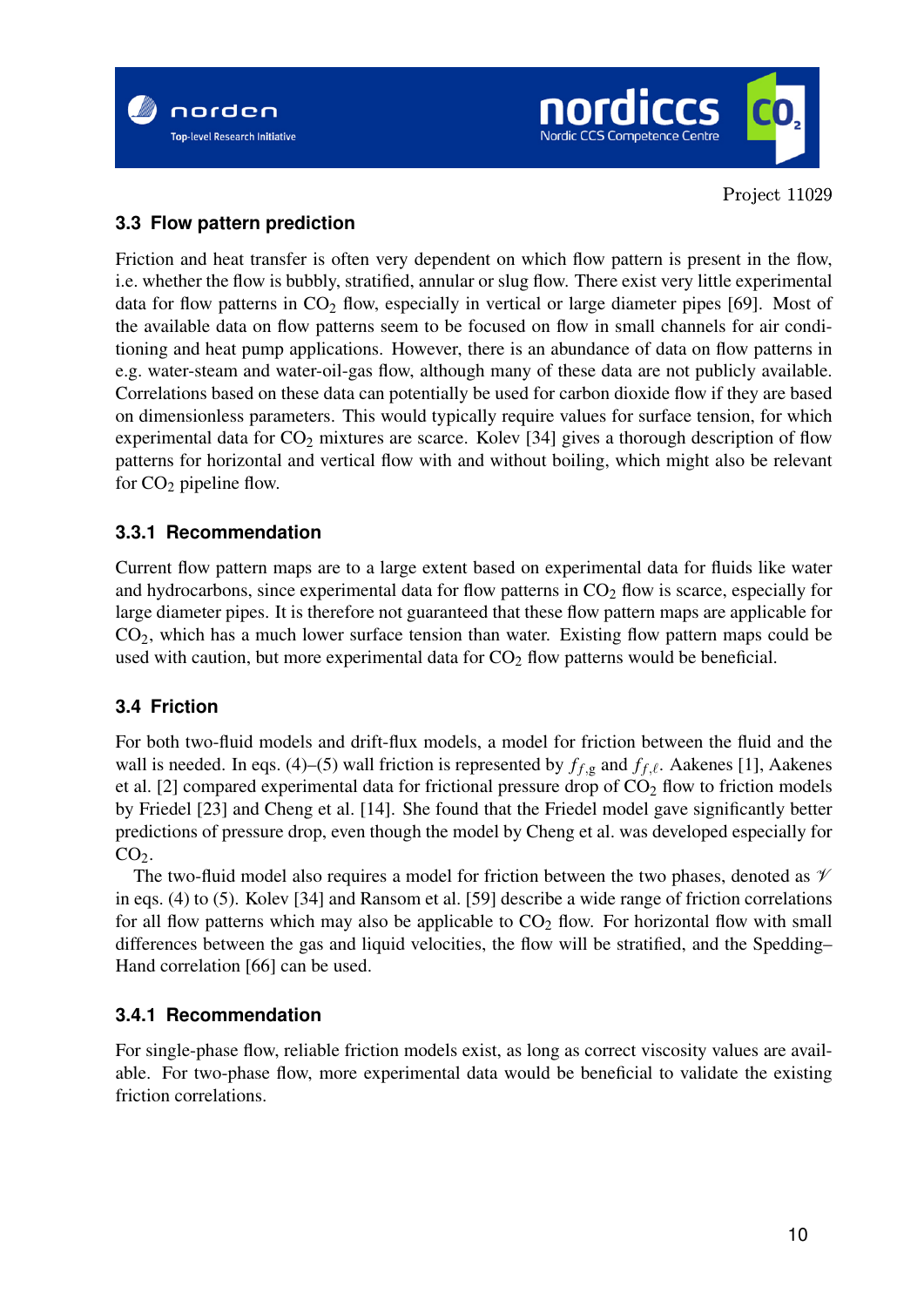



#### **3.5 Heat transfer**

Heat transfer between the pipe wall and the fluid is typically modelled using a correlation for the Nusselt number Nu, which is related to the heat transfer rate as

$$
Q_{\rm w} = \frac{k \cdot \text{Nu}}{D} (T_{\text{wall}} - T_{\text{fluid}}), \tag{10}
$$

where  $k$  is the thermal conductivity of the fluid and  $D$  is the pipe diameter. For turbulent singlephase pipeline flow, both the Dittus–Boelter [18] and the Gnielinski [25] correlations are well established.

For boiling two-phase flow, the Gungor–Winterton [26] correlation is commonly used. For condensing flow, the correlation by Boyko and Kruzhilin [13] can be used. These correlations do not necessarily give good predictions for all flow patterns. Collier and Thome [16] and Kolev [34] give comprehensive overviews of heat transfer correlations that apply to different flow patterns. For flow models where the two phases have individual temperatures, correlations are also needed for the heat transfer between the two phases, written as  $\mathscr T$  in eqs. (6) to (7).

There are large uncertainties in heat transfer correlations, especially for two-phase flow, and the heat transfer may depend heavily on which flow pattern is present. Another disadvantage with many of the existing correlations is that few of them (if any) are based on experimental data for  $CO<sub>2</sub>$ , which adds to the uncertainty.

#### **3.5.1 Recommendation**

For single-phase flow, it is expected that existing models for heat transfer are sufficient for  $CO<sub>2</sub>$ pipeline flow. For two-phase flow, heat transfer is highly dependent on flow pattern. If the flow pattern is predicted correctly, it is expected that also heat transfer can be estimated using existing correlations [16, 34, 59]. It should be noted that for most pipeline operations, heat transfer is much faster between the pipe and the inside fluid than between the pipe and the surroundings. This will reduce the impact of any uncertainties in the inner heat transfer model, since the pipe steel nevertheless will have the same temperature as the fluid.

#### **3.6 Mass transfer**

If our two-phase flow model includes two mass equations, we need to model the mass transfer that occurs between the two phases due to condensation and evaporation, represented as  $\mathcal V$  in eqs. (2) to (3). A number of models in the literature include mass transfer terms [12, 63, 68, 70], but common for many of them is that they contain unknown rate constants that need to be tuned. Lund and Aursand [44] gives an explicit expression with few tunable parameters, but this has not yet been validated experimentally.

Two-phase flow models with individual chemical potentials in the two phases seem to be rather uncommon in the literature. If the chemical potentials are equal, mass transfer is explicitly coupled to heat and volume transfer ( $\mathscr T$  and  $\mathscr P$  in eqs. (1) to (7)) between the phases, as shown by e.g. Flåtten and Lund [22].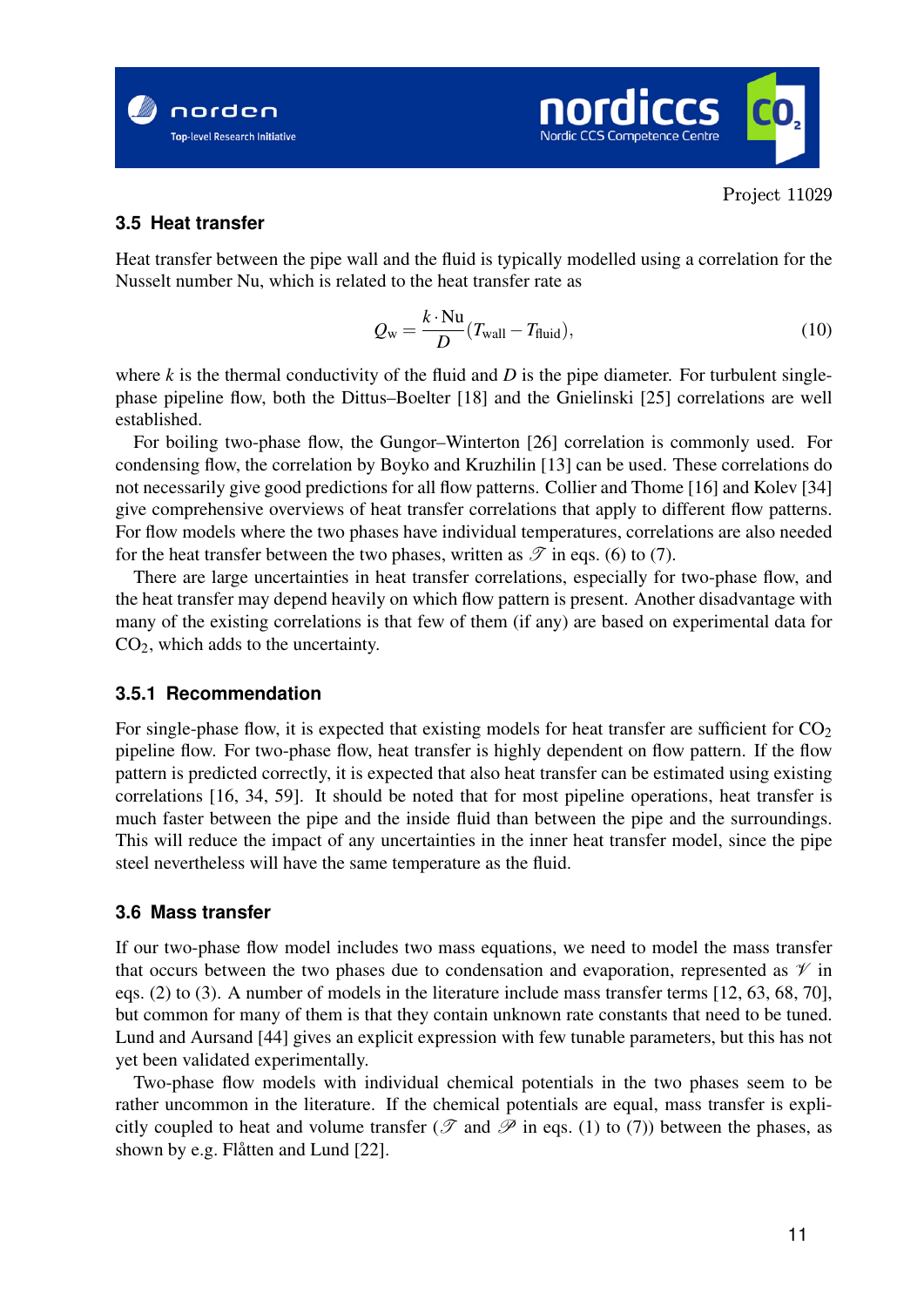



#### **3.6.1 Recommendation**

There does not seem to exist many experimentally based mass transfer models, hence such models should be used with care. An alternative might be to use a model with equal chemical potentials and pressures, but independent temperatures.

# **4 Depressurization**

Depressurization of a pipeline may be caused by planned operations or accidents, and can involve complex interplay between mechanical, fluid-mechanical and thermodynamic phenomena. In this section, we focus on two relevant causes: Running ductile fractures and emptying of a pipe through a valve.

#### **4.1 Running ductile fractures**

One of the possible issues with  $CO<sub>2</sub>$  pipeline transport is the potential for running ductile fractures [48]. Running fractures occur when the pressure inside the pipe is large enough to keep a crack running along the length of the pipe. Such fractures may arise if the pipe steel is weakened due to an accident or a material defect. Both Aursand et al. [5] and Mahgerefteh et al. [45] found that CO<sup>2</sup> pipelines may be more susceptible to running fractures than natural gas pipelines.

The risk of running ductile fractures is often assessed using semi-empirical methods like the Battelle method [47]. This method assumes that the fracture propagation and the fluid flow out of the crack are uncoupled. Since it is a semi-empirical method, it cannot be readily applied to new pipeline materials and fluids, as it would need recalibration [55].

According to O'Donoghue et al. [56], the three most important phenomena for running ductile fractures are the large-scale elasto-plastic deformation of pipe walls, the three-dimensional transient fluid dynamics and the inelastic dynamic crack-extension process. These three phenomena are all rather complex, hence only a few coupled models exist. In a collaboration between SINTEF Energy Research and SINTEF Materials and Chemistry, a coupled material-fluid methodology has been developed for predicting crack arrest for natural gas and hydrogen pipelines [11, 55], which has shown good agreement with full-scale tests [3]. Applied to  $CO<sub>2</sub>$  pipelines, this coupled model predicts a larger necessary pipe thickness than semi-empirical methods [6], which may indicate that the latter are not conservative enough. To our knowledge, only very limited experimental data for running fractures in  $CO<sub>2</sub>$  pipelines have been published so far. Cosham et al. [17] conducted West–Jefferson tests with pipes of limited length for pure  $\rm CO_2$  and  $\rm CO_2+N_2$ . They found that the shape of the fracture depends on the size of the initial defect and the steel toughness, but also that more tests are needed.

#### **4.1.1 Recommendation**

Models for prediction of running ductile fractures are currently under development and steadily improving. Experimental data from full-scale tests with  $CO<sub>2</sub>$  pipelines would help validate these models. Their output could be essential for determining the pipe steel thickness necessary to prevent running ductile fractures.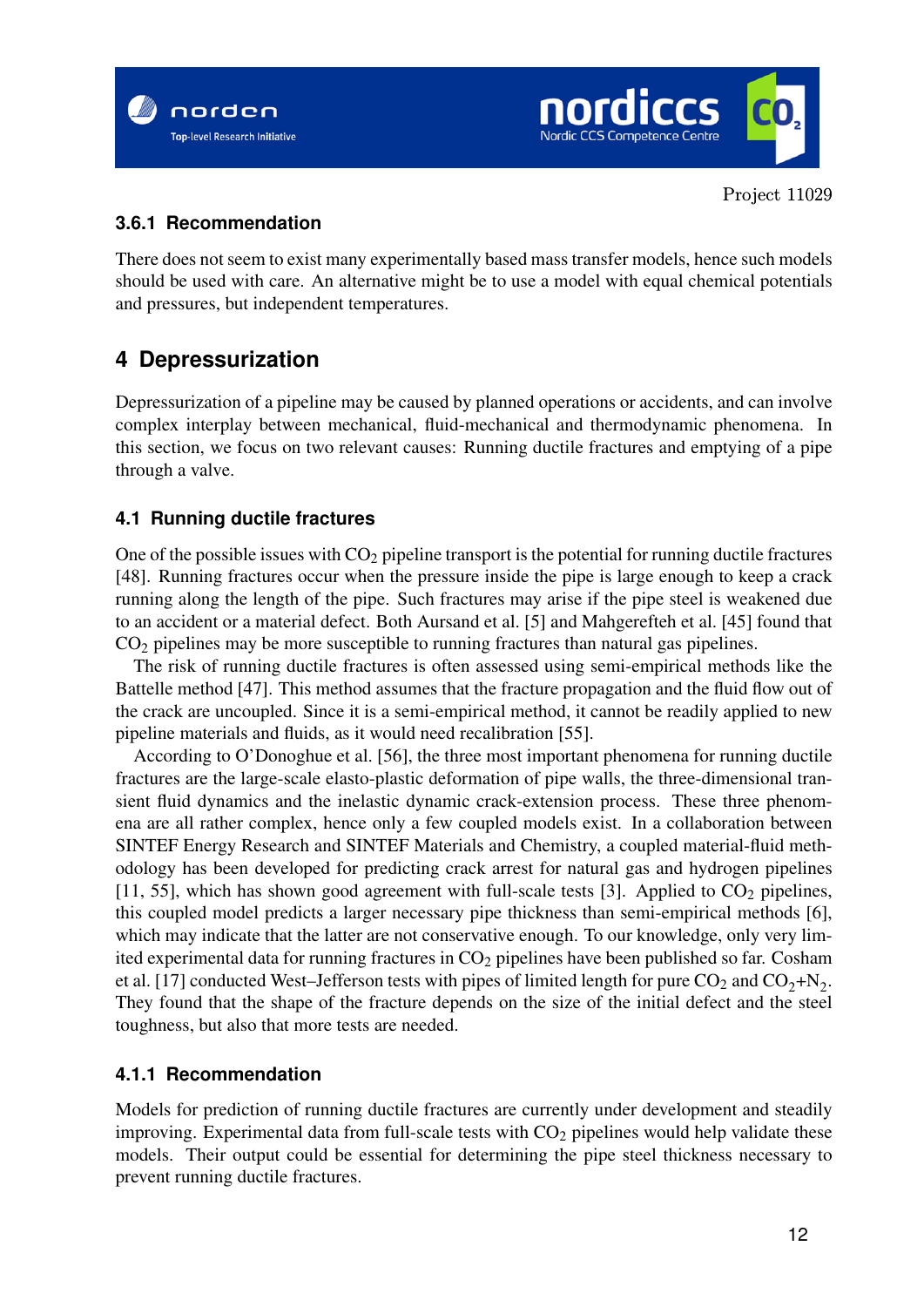



#### **4.2 Valves**

In a controlled shutdown of a  $CO<sub>2</sub>$  pipeline, which might be necessary for some maintenance operations, the pipe will be vented through one or more valves. Depending on the rate of depressurization, very low temperatures may occur, which causes the pipe steel to become brittle and more susceptible to damage. For this reason, it is crucial to be able to predict the flow rate through a valve and hence the expected temperature drop of the fluid in the pipeline.

The NORDICCS report by Aursand [7] shows that volatile impurities such as  $\text{CH}_4$ ,  $\text{N}_2$  and  $\text{O}_2$ have a positive effect on depressurization temperature, in the sense that they slightly increase the lowest temperature reached during a depressurization. On the other hand, the area of the valve has a large impact on this temperature. With a larger valve, the pipe will be emptied in a shorter time, leading to lower temperatures.

The assumptions used regarding equilibrium between the two phases in the flow through the valve can greatly influence the predicted flow rate. If equilibrium is assumed, the flow rate will be smaller than if the flow is out of equilibrium (or *frozen*). The actual flow rate is expected to be somewhere in between the frozen and equilibrium limits, but the actual values are hard to predict exactly. The valve flow model by Henry and Fauske [28] is a commonly used model that lies in between the two limits. However, even for oil–gas pipelines, for which there exists a lot of experience and experimental data, there are no models that are universally accepted to be the best.

More experimental data would be beneficial to properly characterize valve flow of  $CO<sub>2</sub>$ . However, experimental data for depressurization of  $CO<sub>2</sub>$  pipelines is scarce. Clausen et al. [15] compared experimental data for depressurization of a 50 km onshore  $CO<sub>2</sub>$  pipeline with simulation data from OLGA. The results showed reasonable agreement for the pressure, while there were significant temperature discrepancies.

#### **4.2.1 Recommendation**

Since there are no universally correct valve models, and certainly not for  $CO<sub>2</sub>$  flow, it is recommended to make conservative choices depending on what parameters one is interested in. For example, if one wishes to estimate the lowest possible temperature during a depressurization, a frozen valve model could be used, since this gives the highest flow and the largest temperature drop. Conversely, if the aim is to find the maximum time it will take to empty a pipeline, an equilibrium model could be used, since this gives the lowest flow rate.

The ECCSEL gap analysis [58] lists a depressurization facility for  $CO<sub>2</sub>$ -rich mixtures as one of the major gaps in the laboratory infrastructure. Similarly as for the viscosity apparatus mentioned in Section 3.2, funds have been allocated to construct such a depressurization facility as part of ECCSEL. Work is underway at SINTEF Energy Research to establish a project to realize this facility, collect experimental results and develop models. If the facility is built, it is expected that the resulting data will support the development of models predicting running-ductile fracture, as well as flow models for  $CO<sub>2</sub>$  transport, including valve models.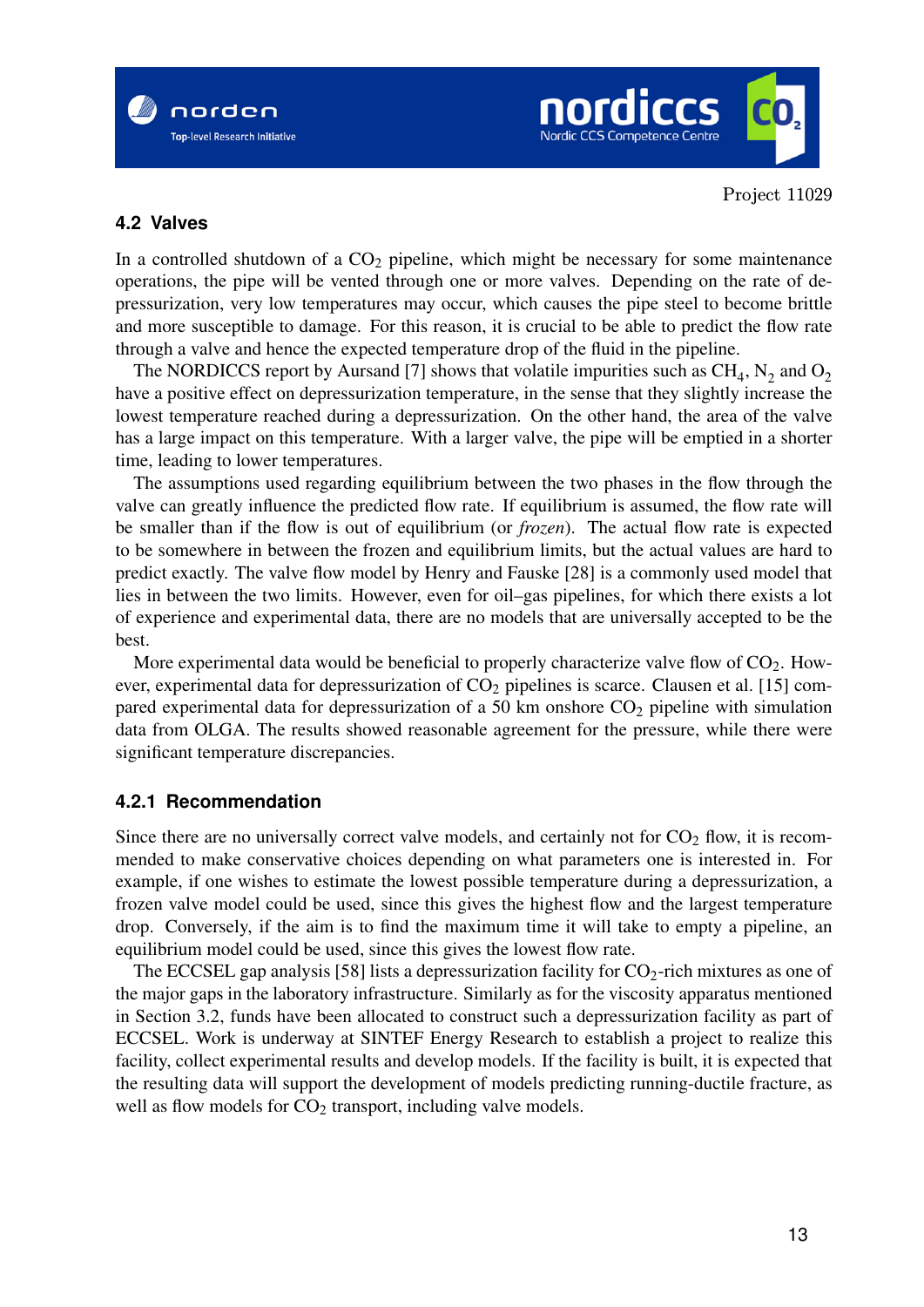



# **5 Simulation tools**

For oil and gas pipelines, many simulation tools developed over several decades exist. However,  $CO<sub>2</sub>$  has properties that are significantly different from those of oil and natural gas, so it is not evident that existing tools are sufficient for simulation of  $CO<sub>2</sub>$  pipeline flow. In this section, we will mention the most common commercial tools and discuss their potential for simulating  $CO<sub>2</sub>$ pipelines. For a more comprehensive overview, the reader is referred to the work by Aursand et al. [8], which was published with support from the NORDICCS project.

### **5.1 OLGA**

The dynamic two-fluid model OLGA has been developed since the 1980s [10], and has become the industry standard for simulating three-phase flow of oil, gas and water. A single-component two-phase module for  $CO<sub>2</sub>$  has recently been added [27], which does not include dry ice. However, this only handles pure  $CO<sub>2</sub>$ , so  $CO<sub>2</sub>$  with impurities is not yet handled properly. The development of a new model formulation is underway, which is expected to improve the handling of  $CO<sub>2</sub>$  with impurities.

### **5.2 LedaFlow**

This transient multiphase flow simulation tool was developed in the early 2000s by Total, ConocoPhilips and SINTEF. It is currently developed further for the commercial market by Kongsberg Oil & Gas Technologies. As with OLGA, LedaFlow was mainly developed for simulating threephase oil–gas–water mixtures. The underlying mathematical model on which it is based can in principle be used for  $CO<sub>2</sub>$  flow, but this will require the implementation of thermodynamic models and closure relations for  $CO<sub>2</sub>$  flow.

### **5.3 Models at SINTEF Energy Research**

At SINTEF Energy Research, a thermo- and fluid-dynamical modelling framework has been developed since 2007, in several projects, including  $CO<sub>2</sub>$  Dynamics [54], BIGCCS, IMPACTS, and NORDICCS. The main focus has been on resolving fast transients such as pressure waves, and on robust and accurate thermodynamics. To this end, a variety of flow models, equations of state and numerical methods have been studied. At present, the code can handle pure  $CO<sub>2</sub>$  with dry ice, as well as  $CO<sub>2</sub>$  mixtures with various impurities. It forms the thermo- and fluid-dynamical basis of the coupled model mentioned in section 4.1. The code undergoes continuous improvement in ongoing projects.

In a NORDICCS report, Morin [51] compared the SINTEF code to OLGA for some depressurization cases for pure  $CO<sub>2</sub>$ . It was found that the numerical method used was not accurate enough to fully resolve the resulting liquid volume fractions. A more accurate higher-order method was therefore implemented, which lead to significant improvements [52]. However, there are still numerical challenges that should be investigated further.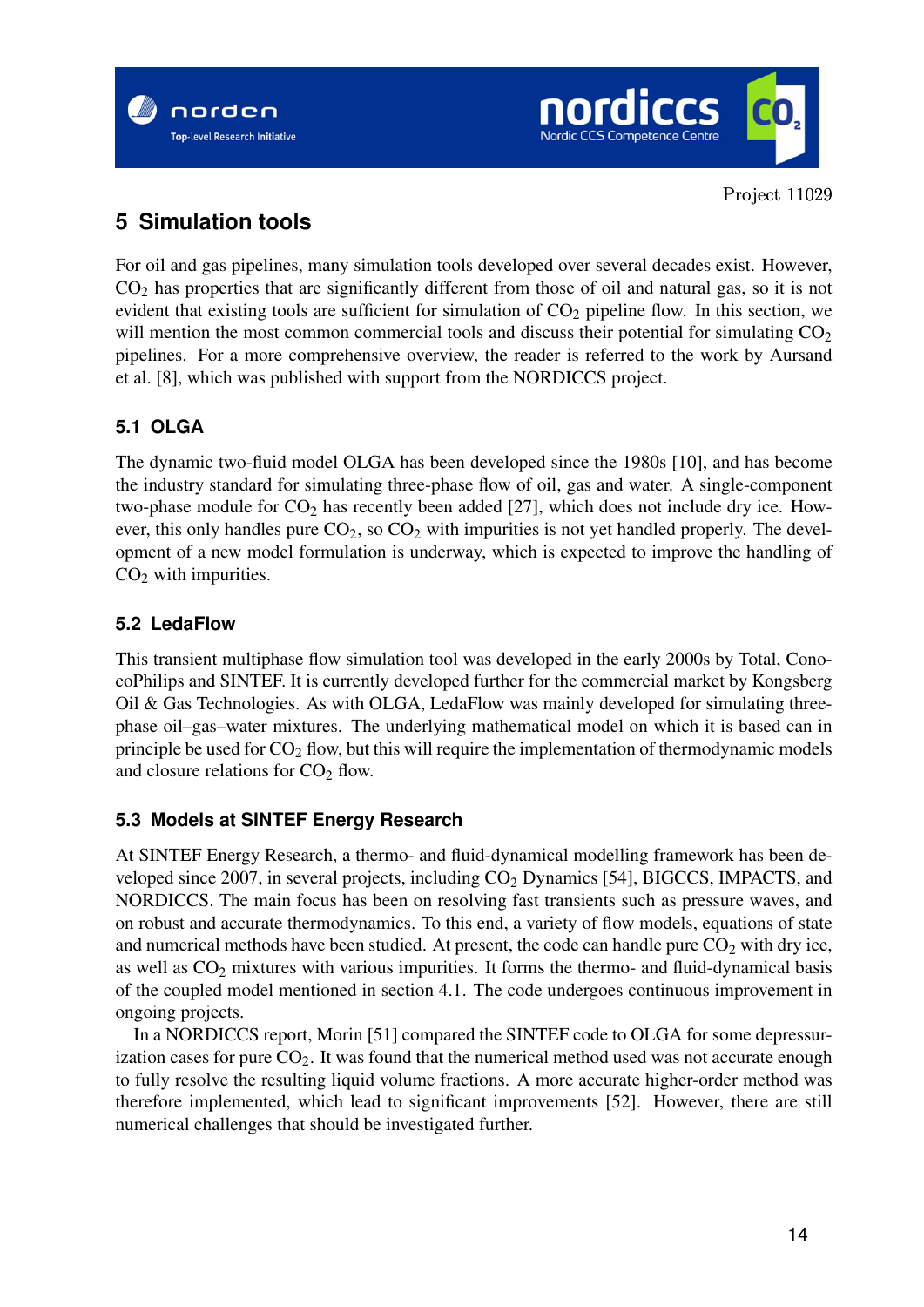



#### **5.4 Recommendation**

No single tool stands out as the best choice for simulations of  $CO<sub>2</sub>$  pipeline transport. OLGA and LedaFlow both are widely used in the oil and gas industry, and are to a large extent based on experimental data, but are not yet fully capable of simulating  $CO<sub>2</sub>$  flow, especially not with impurities. The SINTEF model (above) has, for the moment, a narrower application range, but it does seem to handle impurities better.

# **6 Summary**

The research on multiphase flow has a half-century long history, but due to the inherent complexity of such flow, there are still significant challenges to overcome. As long as computational resources limit us to using mostly one-dimensional models, we cannot expect to fully resolve all flow phenomena. There is a wide range one-dimensional models for multiphase flow available, which are in essence as valid for  $CO<sub>2</sub>$  as for any other fluid. However, the closure relations, e.g. models for viscosity, flow patterns, friction and thermodynamics, can be significantly different for CO2. Due to lacking experimental data, many of these models have not yet been validated for  $CO_2$  or  $CO_2$  mixtures. This calls for more experiments to characterize  $CO_2$  mixtures at conditions relevant for  $CO<sub>2</sub>$  transport.

More specifically, the following experiments are recommended:

- Depressurization of pipelines
- Phase equilibrium measurements
- Viscosity measurements
- Friction measurements for various flow patterns
- Measurement of density, heat capacity and speed of sound
- Full-scale running fracture tests

Complex phenomena like a running ductile fracture requires coupled models that include both thermodynamic, structure-mechanical and fluid-mechanical effects. Such models are still being developed, and their predictions will be crucial for determining the necessary pipe steel thickness.

When it comes to thermodynamic models, there seems to be a gap between accurate but slow models (such as EOS-CG or GERG-2008), and less accurate but fast models (such as cubic equations of state). For simulation purposes, it would be beneficial with an equation of state in between the two extremes, with sufficient speed but still close to the accuracy of reference equations of state.

Existing commercial simulation tools are typically aimed at flow in nuclear reactors or oil and gas pipelines, and have only limited support of  $CO<sub>2</sub>$ . Presently, none of the commercial simulation tools can handle  $CO<sub>2</sub>$  mixtures with reasonable reliability and accuracy. These tools are also limited by the mentioned lack of experimental data for e.g. viscosity and thermodynamic properties for  $CO<sub>2</sub>$  mixtures.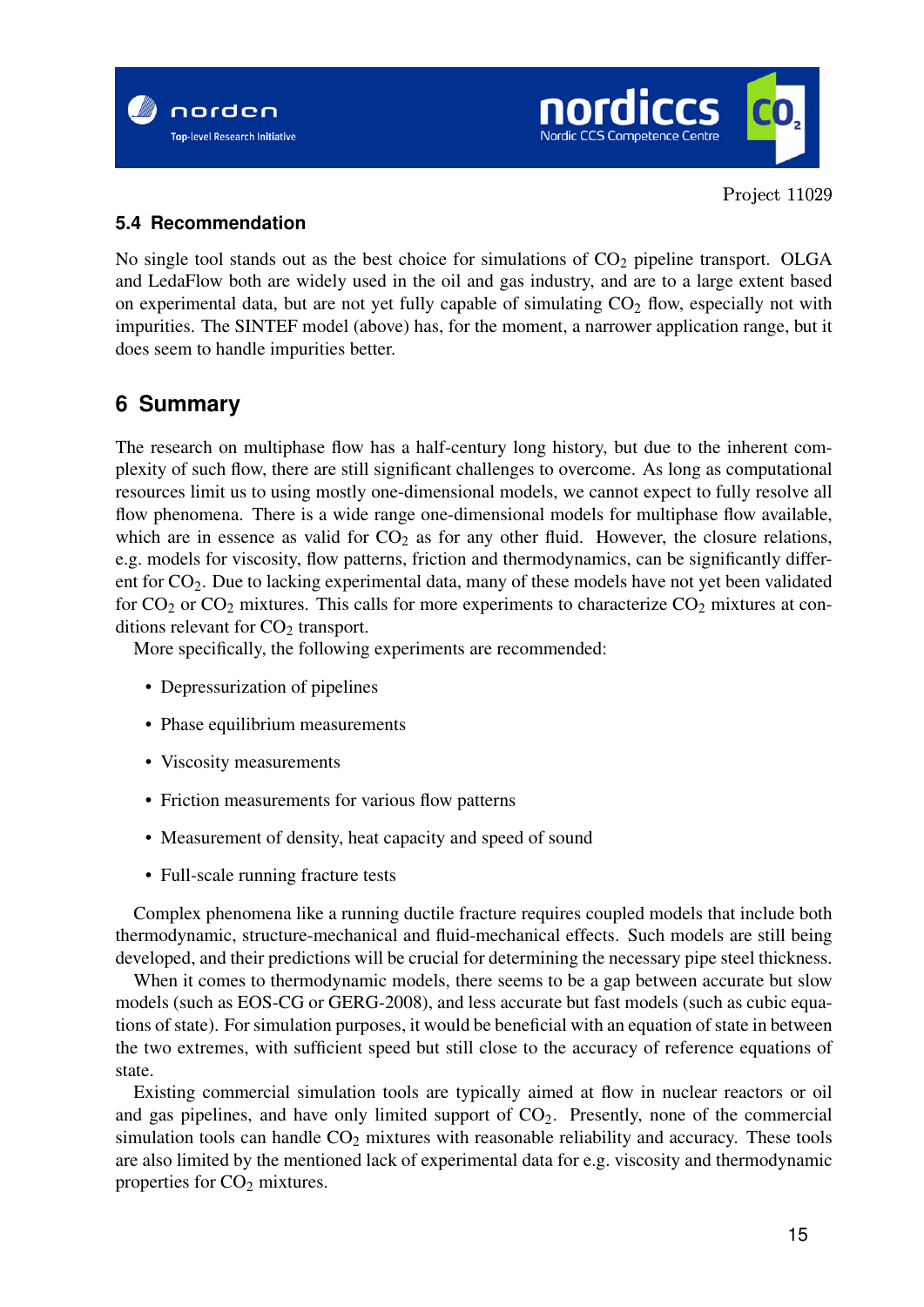



## **References**

- [1] Frøydis Aakenes. Frictional pressure-drop models for steady-state and transient two-phase flow of carbon dioxide. Master's thesis, Department of Energy and Process Engineering, Norwegian University of Science and Technology (NTNU), June 2012.
- [2] Frøydis Aakenes, Svend Tollak Munkejord, and Michael Drescher. Frictional pressure drop for two-phase flow of carbon dioxide in a tube: Comparison between models and experimental data. In Nils Røkke and Hallvard Svendsen, editors, *7th Trondheim Conference on CO<sup>2</sup> Capture, Transport and Storage (TCCS-7)*, volume 51, pages 373–381, Trondheim, Norway, 2013. BIGCCS / SINTEF / NTNU, Energy Procedia vol. 51. doi: 10.1016/j.egypro.2014.07.044.
- [3] Shuji Aihara, Erling Østby, Hans I. Lange, Kei Misawa, Yasuhito Imai, and Christian Thaulow. Burst tests for high-pressure hydrogen gas line pipes. In *Proceedings of IPC2008, 7th International Pipeline Conference*, Calgary, Alberta, Canada, 2008. ASME.
- [4] C. M. Allison and J. K. Hohorst. Role of RELAP/SCDAPSIM in nuclear safety. *Science and Technology of Nuclear Installations*, 2010. doi: 10.1155/2010/425658. Article 425658.
- [5] E. Aursand, P. Aursand, T. Berstad, C. Dørum, M. Hammer, S. T. Munkejord, and H. O. Nordhagen. CO<sub>2</sub> pipeline integrity: A coupled fluid-structure model using a reference equation of state for CO2. In Tim Dixon and Kenji Yamaji, editors, *GHGT-11 – 11th International Conference on Greenhouse Gas Control Technologies*, pages 3113–3122, Kyoto, Japan, 2013. RITE / IEAGHGT, Energy Procedia, vol. 37. doi: 10.1016/j.egypro.2013.06.197.
- [6] E. Aursand, C. Dørum, M. Hammer, A. Morin, S. T. Munkejord, and H. O. Nordhagen. CO<sub>2</sub> pipeline integrity: Comparison of a coupled fluid-structure model and uncoupled two-curve methods. In Nils Røkke and Hallvard Svendsen, editors, *7th Trondheim Conference on CO<sup>2</sup> Capture, Transport and Storage (TCCS-7)*, pages 382–391, Trondheim, Norway, June 2014. BIGCCS / SINTEF / NTNU, Energy Procedia, vol. 51. doi: 10.1016/j.egypro.2014.07.045.
- [7] Eskil Aursand. D5.2.1301: Depressurisation of  $CO<sub>2</sub>$ -pipelines with volatile gas impurities: Temperature behaviour. Memo, SINTEF Energy Research, 2013. NORDICCS deliverable.
- [8] P. Aursand, M. Hammer, S. T. Munkejord, and Ø. Wilhelmsen. Pipeline transport of  $CO<sub>2</sub>$ mixtures: Models for transient simulation. *International Journal of Greenhouse Gas Control*, 15:174–185, July 2013. doi: 10.1016/j.ijggc.2013.02.012.
- [9] M. R. Baer and J. W. Nunziato. A two-phase mixture theory for the deflagration-todetonation transition (DDT) in reactive granular materials. *International Journal of Multiphase Flow*, 12(6):861–889, 1986.
- [10] Kjell H. Bendiksen, D. Malnes, Randi Moe, and Sven Nuland. The dynamic two-fluid model OLGA: Theory and application. *SPE Production Engineering*, 6(2):171–180, May 1991.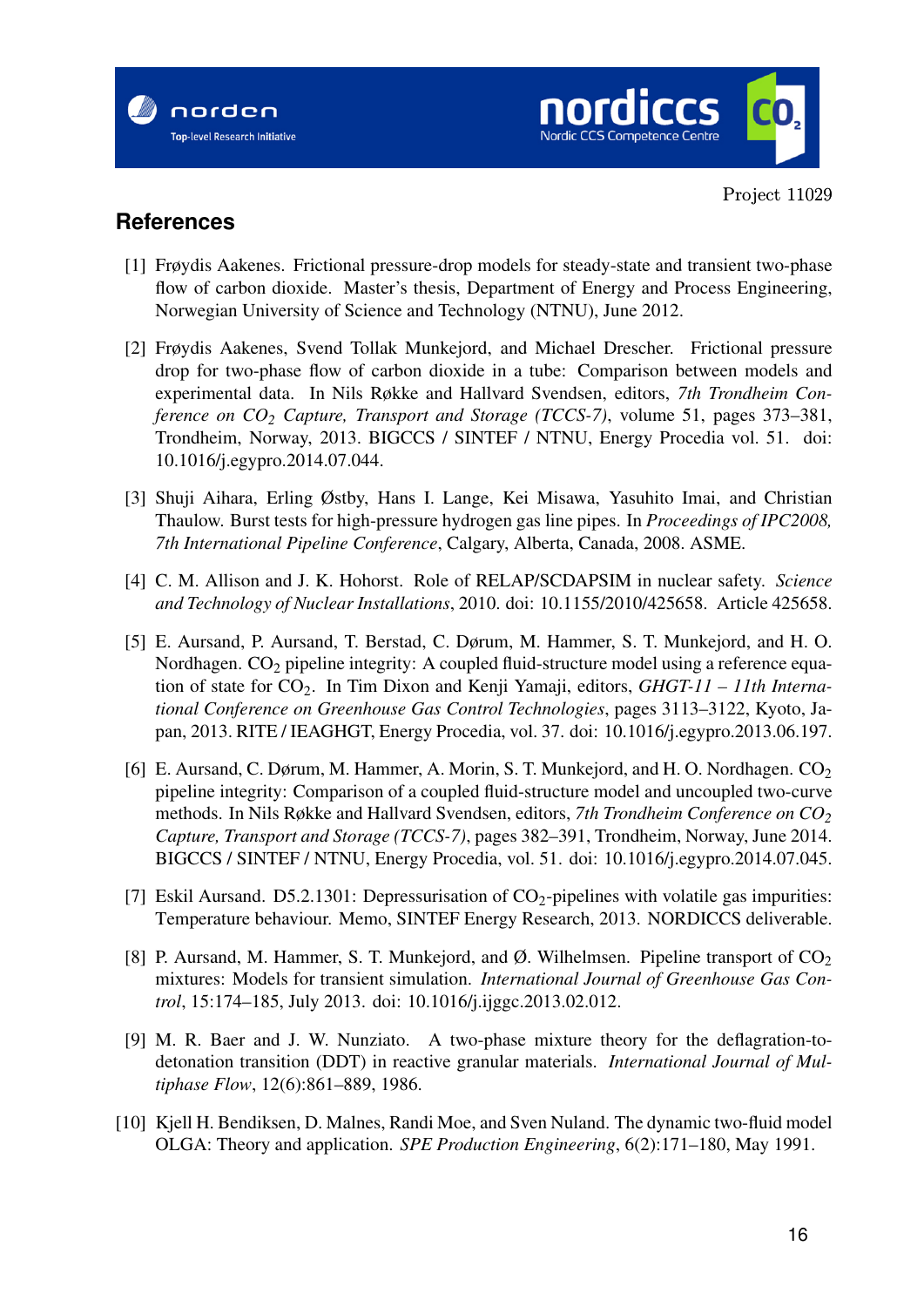



- [11] T. Berstad, C. Dørum, J. P. Jakobsen, S. Kragset, H. Li, H. Lund, A. Morin, S. T. Munkejord, M. J. Mølnvik, H. O. Nordhagen, and E. Østby.  $CO<sub>2</sub>$  pipeline integrity: A new evaluation methodology. In John Gale, Chris Hendriks, and Wim Turkenberg, editors, *GHGT-10 – 10th International Conference on Greenhouse Gas Control Technologies*, pages 3000–3007, Amsterdam, The Netherlands, 2011. IEAGHGT, Energy Procedia vol. 4. doi: 10.1016/j.egypro.2011.02.210.
- [12] D. Bestion. The physical closure laws in the CATHARE code. *Nuclear Engineering and Design*, 124(3):229–245, December 1990.
- [13] L.D. Boyko and G.N. Kruzhilin. Heat transfer and hydraulic resistance during condensation of steam in a horizontal tube and in a bundle of tubes. *International Journal of Heat and Mass Transfer*, 10(3):361 – 373, 1967. ISSN 0017-9310. doi: 10.1016/0017- 9310(67)90152-4.
- [14] Lixin Cheng, Gherhardt Ribatski, Jesus Moreno Quibén, and John. R. Thome. New prediction methods for  $CO_2$  evaporation inside tubes: Part I – A two-phase flow pattern map and a flow pattern based phenomenological model for two-phase flow frictional pressure drops. *International Journal of Heat and Mass Transfer*, 51(1–2):111–124, 2008. doi: 10.1016/j.ijheatmasstransfer.2007.04.002.
- [15] S. Clausen, A. Oosterkamp, and K. L. Strøm. Depressurization of a 50 km long 24 inches CO<sup>2</sup> pipeline. In Nils A. Røkke, May-Britt Hägg, and Marit J. Mazzetti, editors, *6th Trondheim Conference on CO<sup>2</sup> Capture, Transport and Storage (TCCS-6)*, pages 256–265, Trondheim, Norway, 2012. BIGCCS / SINTEF / NTNU, Energy Procedia vol. 23. doi: 10.1016/j.egypro.2012.06.044.
- [16] John G. Collier and John R. Thome. *Convective boiling and condensation*. Oxford University Press, Oxford, UK, 3rd edition, 1994. ISBN 0-19-856282-9.
- [17] Andrew Cosham, David G. Jones, Keith Armstrong, Daniel Allason, and Julian Barnett. Ruptures in gas pipelines, liquid pipelines and dense phase carbon dioxide pipelines. In *Proceedings of the 9th International Pipeline Conference, IPC2012*, volume 3, pages 465– 482, Calgary, Canada, 24–28 Sep 2012. ASME, IPTI.
- [18] F. W. Dittus and L. M. K. Boelter. Heat transfer in automobile radiators of the tubular type. *University of California Publications in Engineering*, 2:443–461, 1930.
- [19] Donald A. Drew and Stephen L. Passman. *Theory of Multicomponent Fluids*, volume 135 of *Applied Mathematical Sciences*. Springer-Verlag, New York, 1999. ISBN 0-387-98380-5.
- [20] I. R. Ellul. Dynamic multiphase simulation the state of play. In *PSIG Annual Meeting*, 2010.
- [21] A. Fenghour and W.A. Wakeman. The viscosity of carbon dioxide. *Journal of Physical and Chemical Reference Data*, 27(1):31–44, 1998.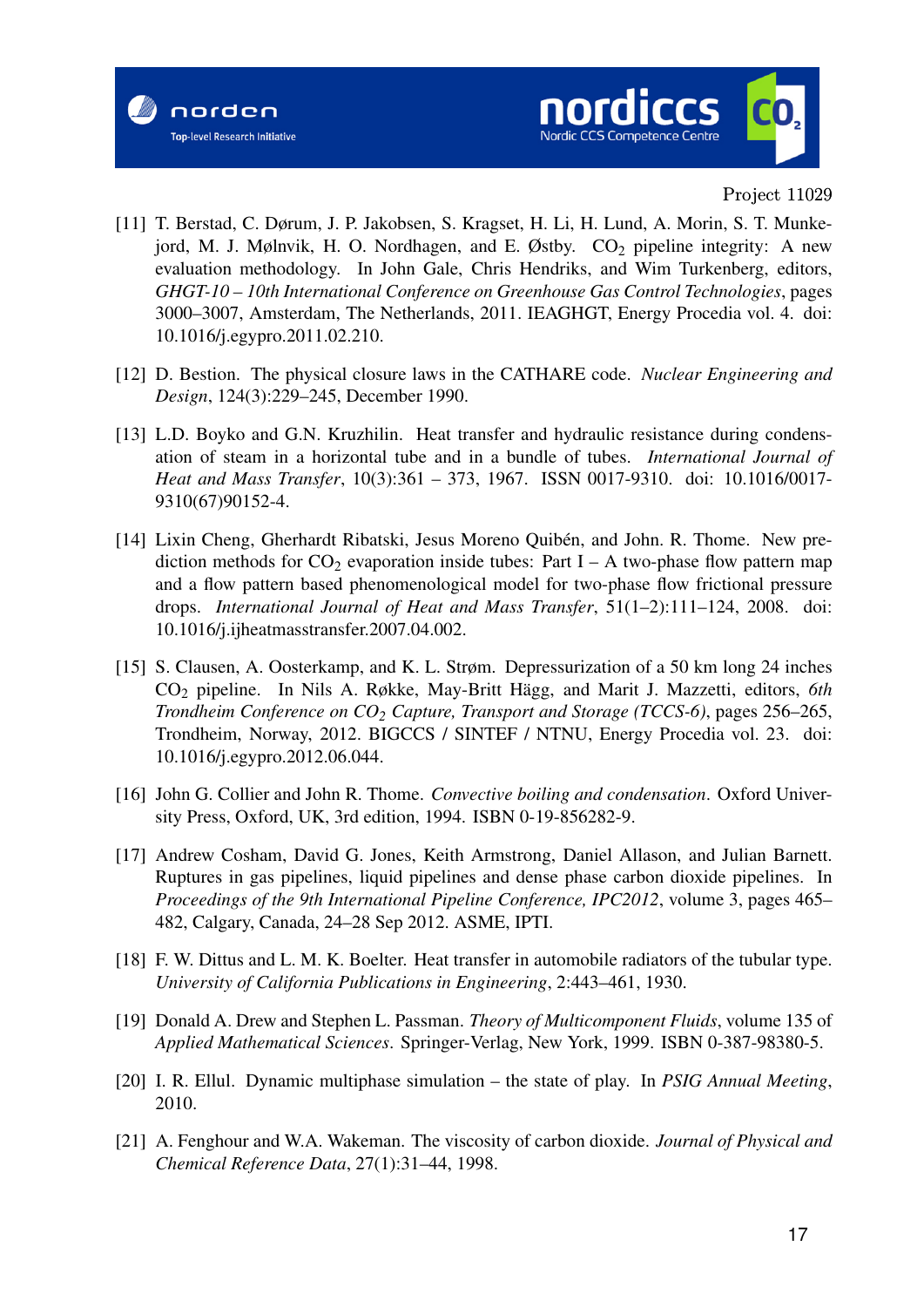



- [22] T. Flåtten and H. Lund. Relaxation two-phase flow models and the subcharacteristic condition. *Mathematical Models and Methods in Applied Sciences*, 21(12):2379–2407, December 2011. doi: 10.1142/S0218202511005775.
- [23] L. Friedel. Improved friction pressure drop correlations for horizontal and vertical two phase pipe flow. In *Proceedings, European Two Phase Flow Group Meeting*, Ispra, Italy, June 1979. Paper E2.
- [24] J. Gernert and R. Span. EOS-CG: An accurate property model for application in CCS processes. In *Proc. Asian Thermophys. Prop. Conf.*, Beijing, 2010.
- [25] V. Gnielinski. New equations for heat and mass transfer in turbulent pipe and channel flow. *International Journal of Chemical Engineering*, 16:359–368, 1976.
- [26] K. E. Gungor and R. H. S. Winterton. A general correlation for flow boiling in tubes and annuli. *International Journal of Heat and Mass Transfer*, 29(3):351–358, March 1986.
- [27] M. Håvelsrud. Improved and verified models for flow of CO<sub>2</sub> in pipelines. In *The Third International Forum on the Transportation of CO<sup>2</sup> by Pipeline*, Newcastle, UK, July 2012. Clarion Technical Conferences.
- [28] R. E. Henry and H. K. Fauske. The two-phase critical flow of one-component mixtures in nozzles, orifices, and short tubes. *Journal of Heat Transfer*, 93:179, 1971.
- [29] Takashi Hibiki and Mamoru Ishii. Development of one-group interfacial area transport equation in bubbly flow systems. *International Journal of Heat and Mass Transfer*, 45(11): 2351–2372, May 2002. doi: 10.1016/S0017-9310(01)00327-1.
- [30] M. Ishii. *Thermo-fluid dynamic theory of two-phase flow*. Collection de la Direction des Etudes et Recherches d'Electricité de France. Eyrolles, Paris, 1975.
- [31] M. Ishii. Drift flux model and derivation of kinematic consitutive laws. In S. Kakaç and F. Mayinger, editors, *Proceedings of NATO Advanced Study Institute*, pages 187–208. Hemisphere, August 1977.
- [32] Andreas Jäger and Roland Span. Equation of state for solid carbon dioxide based on the Gibbs free energy. *Journal of Chemical and Engineering Data*, 57(2):590–597, January 2012. doi: 10.1021/je2011677.
- [33] Andreas Jäger, Václav Vinš, Johannes Gernert, Roland Span, and Jan Hrubý. Phase equilibria with hydrate formation in  $H_2O+CO_2$  mixtures modeled with reference equations of state. *Fluid Phase Equilibria*, 338:100–113, 2013. doi: 10.1016/j.fluid.2012.10.017.
- [34] Nikolay I. Kolev. *Multiphase Flow Dynamics 2 Thermal and Mechanical Interactions*. Springer Berlin Heidelberg, New York, USA, 2nd edition, 2005. ISBN 3-540-22107-7.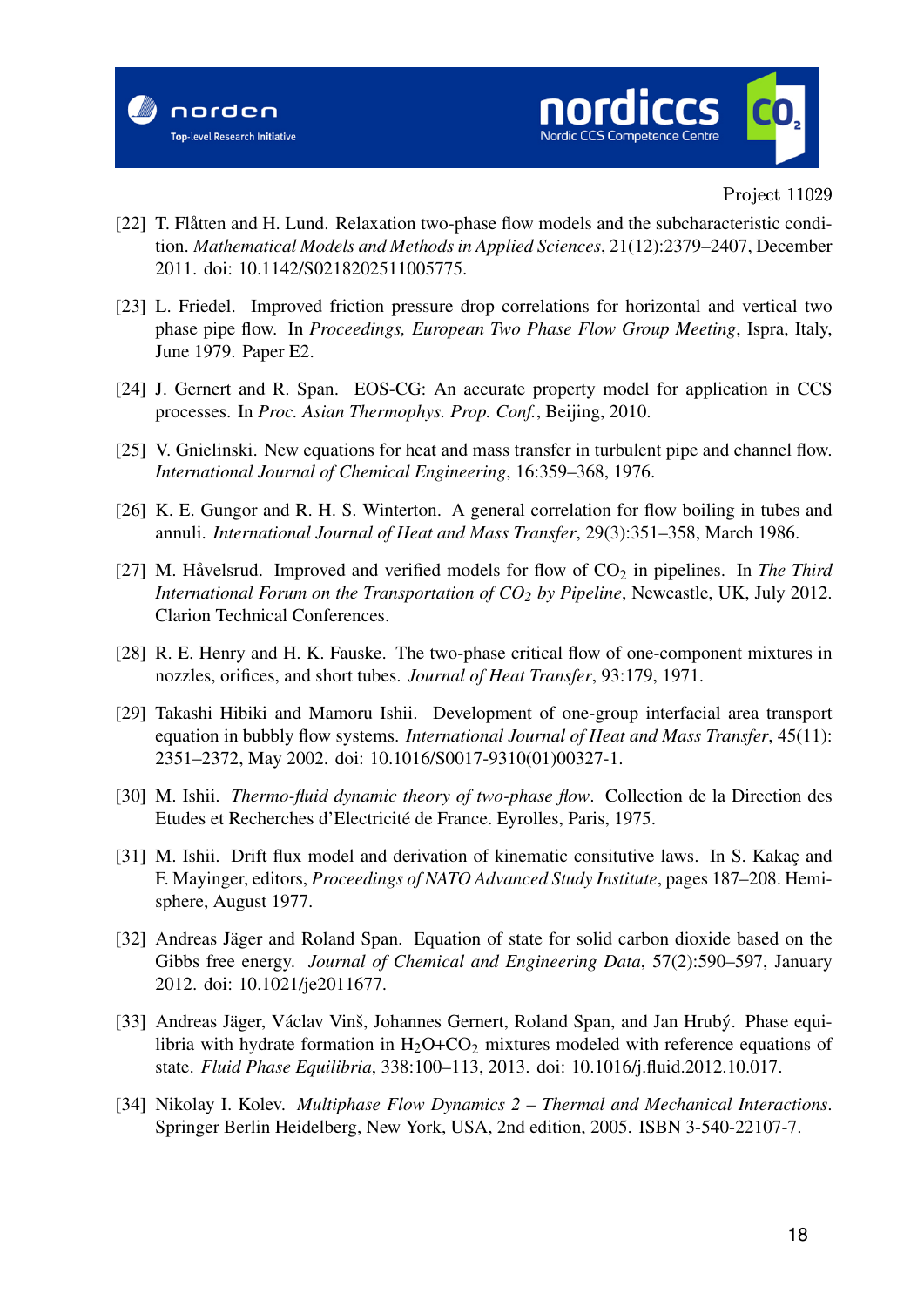



- [35] Georgios M. Kontogeorgis, Michael L. Michelsen, Georgios K. Folas, Samer Derawi, Nicolas von Solms, and Erling H. Stenby. Ten years with the CPA (Cubic-Plus-Association) equation of state. Part 2. Cross-associating and multicomponent systems. *Industrial & Engineering Chemistry Research*, 45(14):4869–4878, 2006. doi: 10.1021/ie051306n.
- [36] O. Kunz and W. Wagner. The GERG-2008 wide-range equation of state for natural gases and other mixtures: An expansion of GERG-2004. *Journal of Chemical and Engineering Data*, 57(11):3032–3091, October 2012. doi: 10.1021/je300655b.
- [37] V. Lachet, B. Creton, T. de Bruin, E. Bourasseau, N. Desbiens, Øivind Wilhelmsen, and Morten Hammer. Equilibrium and transport properties of  $CO<sub>2</sub>+N<sub>2</sub>O$  and  $CO<sub>2</sub>+NO$  mixtures. Molecular simulation and equation of state modelling study. *Fluid Phase Equilibria*, 322– 323:66–78, May 2012. doi: 10.1016/j.fluid.2012.03.011.
- [38] E. W. Lemmon, M. L. Huber, and M. O. McLinden. NIST standard reference database 23: Reference fluid thermodynamic and transport properties-REFPROP, Version 9.1, National Institute of Standards and Technology, standard reference data program. 2013. Gaithersburg, Maryland, USA.
- [39] H. Li and J. Yan. Evaluating cubic equations of state for calculation of vapor liquid equilibrium of CO<sup>2</sup> and CO2-mixtures for CO<sup>2</sup> capture and storage processes. *Applied Energy*, 86 (6):826–836, June 2009. doi: 10.1016/j.apenergy.2008.05.018.
- [40] H. Li, J. P. Jakobsen,  $\emptyset$ . Wilhelmsen, and J. Yan. PVTxy properties of  $CO<sub>2</sub>$  mixtures relevant for  $CO<sub>2</sub>$  capture, transport and storage: Review of available experimental data and theoretical models. *Applied Energy*, 88(11):3567–3579, November 2011. doi: 10.1016/j.apenergy.2011.03.052.
- [41] H. Li, Ø. Wilhelmsen, Y. Lv, W. Wang, and J. Yan. Viscosity, thermal conductivity and diffusion coefficients of  $CO<sub>2</sub>$  mixtures: review of experimental data and theoretical models. *International Journal of Greenhouse Gas Control*, 5(5):1119–1139, September 2011. doi: 10.1016/j.ijggc.2011.07.009.
- [42] Gaute Linga. A mathematical study of non-equilibrium two-phase flow, 2013. Project thesis, NTNU.
- [43] Halvor Lund. A hierarchy of relaxation models for two-phase flow. *SIAM Journal on Applied Mathematics*, 72(6):1713–1741, December 2012. doi: 10.1137/12086368X.
- [44] Halvor Lund and Peder Aursand. Two-phase flow of CO<sub>2</sub> with phase transfer. *Energy Procedia*, 23:246–255, 2012. doi: 10.1016/j.egypro.2012.06.034.
- [45] Haroun Mahgerefteh, Solomon Brown, and Garfield Denton. Modelling the impact of stream impurities on ductile fractures in CO<sub>2</sub> pipelines. *Chemical Engineering Science*, 74:200–210, May 2012. doi: 10.1016/j.ces.2012.02.037.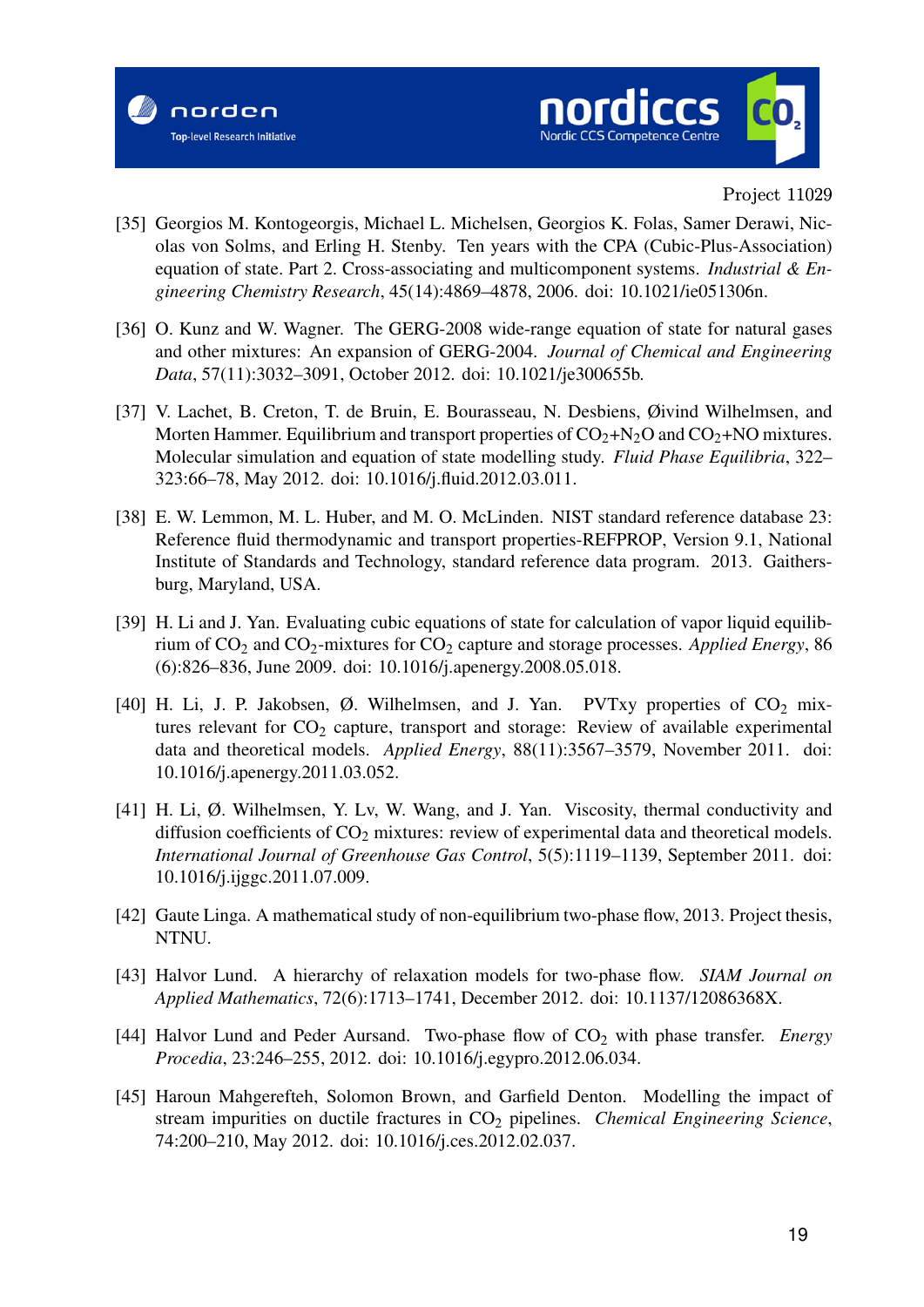



- [46] Pedro José Martínez Ferrer, Tore Flåtten, and Svend Tollak Munkejord. On the effect of temperature and velocity relaxation in two-phase flow models. *ESAIM: Mathematical Modelling and Numerical Analysis*, 46(2):411–442, March 2012. doi: 10.1051/m2an/2011039.
- [47] W. A. Maxey. Fracture initiation, propagation and arrest. In *Fifth Symposium on Line Pipe Research*, pages J1–J31, Houston, Texas, USA, November 1974. American Gas Association.
- [48] W. A. Maxey. Long shear fractures in  $CO<sub>2</sub>$  lines controlled by regulating saturation, arrest pressures. *Oil & Gas Journal*, 84(31):44–46, August 1986.
- [49] Alexandre Morin. D5.2.1301: Dynamic flow of  $CO<sub>2</sub>$  in pipelines: Sensitivity to impurities. NORDICCS deliverable, SINTEF Energy Research, 2013.
- [50] Alexandre Morin. D5.2.1303: Summary of available knowledge of critical issues. NOR-DICCS deliverable, SINTEF Energy Research, 2013.
- [51] Alexandre Morin. D5.2.1304: Benchmarking of CO<sub>2</sub> transport simulation tools. NOR-DICCS deliverable, SINTEF Energy Research, 2013.
- [52] Alexandre Morin. D5.2.1401: Benchmarking of the higher-order method. NORDICCS deliverable, SINTEF Energy Research, 2014.
- [53] Alexandre Morin and Tore Flåtten. A two-fluid four-equation model with instantaneous thermodynamical equilibrium. *Submitted*, 2012. URL http://www.stat.ntnu.no/conservation/2013/002.pdf.
- [54] Svend Tollak Munkejord, Christian Bernstone, Sigmund Clausen, Gelein de Koeijer, and Mona J. Mølnvik. Combining thermodynamic and fluid flow modelling for  $CO<sub>2</sub>$  flow assurance. In Tim Dixon and Kenji Yamaji, editors, *GHGT-11 – 11th International Conference on Greenhouse Gas Control Technologies*, pages 2904–2913, Kyoto, Japan, 2013. RITE / IEAGHGT, Energy Procedia, vol. 37. doi: 10.1016/j.egypro.2013.06.176.
- [55] H. O. Nordhagen, S. Kragset, T. Berstad, A. Morin, C. Dørum, and S. T. Munkejord. A new coupled fluid-structure modelling methodology for running ductile fracture. *Computers and Structures*, 94–95:13–21, March 2012. doi: 10.1016/j.compstruc.2012.01.004.
- [56] P. E. O'Donoghue, S. T. Green, M. F. Kanninen, and P. K. Bowles. The development of a fluid/structure interaction model for flawed fluid containment boundaries with applications to gas transmission and distribution piping. *Computers and Structures*, 38(5–6):501–513, 1991. doi: 10.1016/0045-7949(91)90002-4.
- [57] C. L. Pauchon, Hasmuekh Dhulesia, Georges Binh Cirlot, and Jean Fabre. TACITE: A transient tool for multiphase pipeline and well simulation. In *Proceedings – SPE Annual Technical Conference and Exhibition*, pages 311–326, New Orleans, Louisiana, USA, September 1994. Society of Petroleum Engineers. SPE 28545.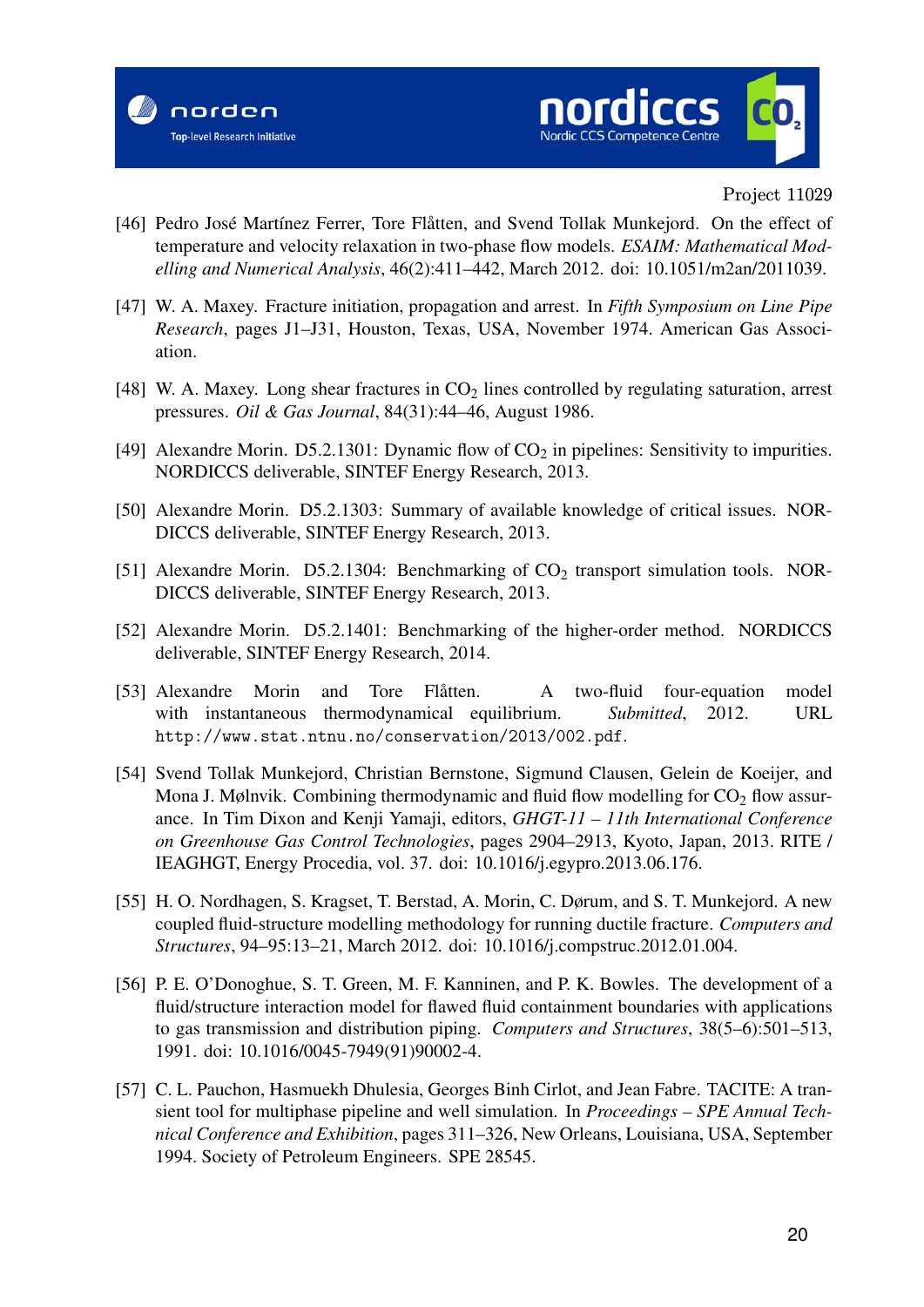



- [58] Jonathan Pearce, Partow P. Henriksen, Marie Gastine, Hubert Fabriol, Sergio Persoglia, Cinzia de Vittor Michela Vellico and, Filip Neele, Hervé Quinquis, Richard Blom, Thor Mejdell, Marie-Laure Fontaine, Thijs Peters, Shahriar Amini, Sigurd W. Løvseth, Petter Nekså, Robert C. F. Kler, Annemieke van de Runstraat, Peter Kutne, and Anne Sinquin. Gap analysis. Deliverable D3.4, European Carbon Dioxide Capture and Storage Laboratory Infrastructure (ECCSEL), 2012. Available from http://www.eccsel.org/SciPublicationsData.aspx?IdPublication=303&IdType=327.
- [59] V. H. Ransom et al. *RELAP5/MOD3 Code Manual, NUREG/CR-5535*. Idaho National Engineering Laboratory, ID, 1995.
- [60] R. C. Reid, J. M. Prausnitz, and B. E. Poling. *The properties of gases and liquids*. McGraw-Hill, 1987.
- [61] Yolanda Sanchez-Vicente, Trevor C. Drage, Martyn Poliakoff, Jie Ke, and Michael W. George. Densities of the carbon dioxide + hydrogen, a system of relevance to carbon capture and storage. *International Journal of Greenhouse Gas Control*, 13:78–86, March 2013. doi: 10.1016/j.ijggc.2012.12.002.
- [62] Richard Saurel and Rémi Abgrall. A multiphase Godunov method for compressible multifluid and multiphase flow. *Journal of Computational Physics*, 150(2):425–467, April 1999.
- [63] Richard Saurel, Fabien Petitpas, and Rémi Abgrall. Modelling phase transition in metastable liquids: application to cavitating and flashing flows. *Journal of Fluid Mechanics*, 607:313– 350, July 2008. doi: 10.1017/S0022112008002061.
- [64] John C. Slattery. Flow of viscoelastic fluids through porous media. *AIChE Journal*, 13(6): 1066–1071, November 1967.
- [65] Roland Span and Wolfgang Wagner. A new equation of state for carbon dioxide covering the fluid region from the triple-point temperature to 1100 K at pressures up to 800 MPa. *Journal of Physical and Chemical Reference Data*, 25(6):1509–1596, November–December 1996. doi: 10.1063/1.555991.
- [66] P. L. Spedding and N. P. Hand. Prediction in stratified gas-liquid co-current flow in horizontal pipelines. *International Journal of Heat and Mass Transfer*, 40(8):1923–1935, 1997.
- [67] H. G. J. Stang, S. W. Løvseth, S. Ø. Størseth, B. Malvik, and H. Rekstad. Accurate measurements of  $CO_2$ -rich mixture phase equilibria relevant for CCS transport and conditioning. In *GHGT-11 – 11th International Conference on Greenhouse Gas Control Technologies*, Kyoto, Japan, November 2012. RITE / IEAGHGT.
- [68] H. Bruce Stewart and Burton Wendroff. Review article: Two-phase flow: Models and methods. *Journal of Computational Physics*, 56(3):363–409, 1984.
- [69] John R. Thome and Gherhardt Ribatski. State-of-the-art of two-phase flow and flow boiling heat transfer and pressure drop of CO<sub>2</sub> in macro-and micro-channels. *International Journal of Refrigeration*, 28(8):1149–1168, 2005.